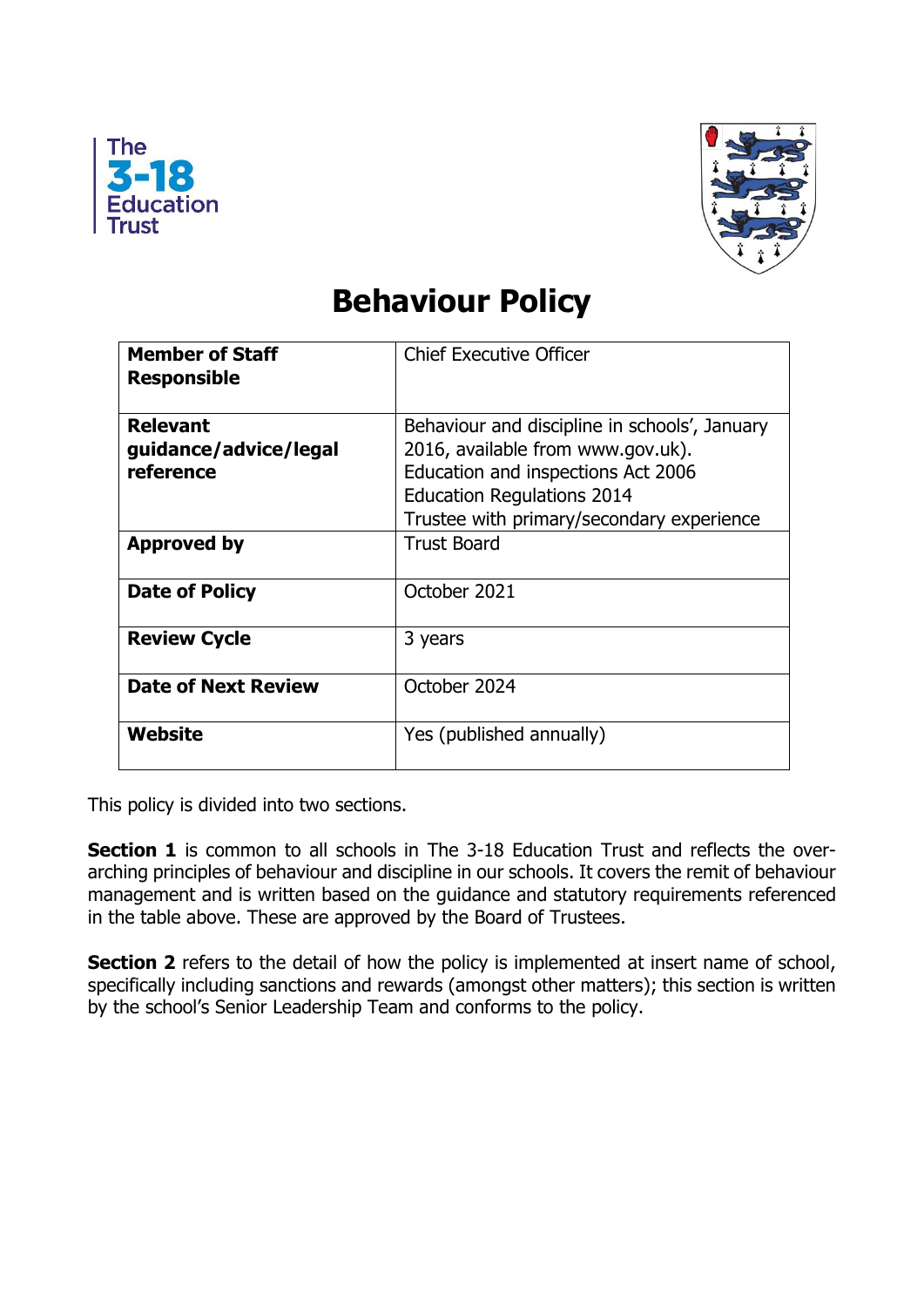#### **SECTION 1**

#### **Rationale**

It is our aim that every member of the trust's community – students, staff, parents, governors, trustees, the wider community - feels valued and respected, and is treated fairly. Specifically this applies to the management of behaviour in every respect. We are a caring community, whose values are built on mutual trust and respect for all. We therefore expect **all** members of our community to set an example to others in order to establish, by way of routine and instinct, the highest standards of behaviour.

In so doing we aim to promote good behaviour, self-discipline and respect, prevent bullying and ensure our young people complete their work to the best of their ability. Thereby through enabling excellent learning and good choices, we wish to prepare our students for life after school.

The Statement from the Department of Education has a number of key points which indicate the remit of teaching staff in discharging their responsibility for good behaviour in schools. These are on page 6 of that document (Behaviour and discipline in schools, January 2016, available from [www.gov.uk\)](http://www.gov.uk/).

**Our Behaviour Principles -** in our family of schools, through an ethos of kindness and support for each other, we expect:

- everyone in our community to uphold high expectations and standards of behaviour, and to recognise good choices, value the importance of self-discipline, celebrate diversity and promote a culture of success.
- our young people to take responsibility for their own actions.
- our young people to consider the impact of their behaviour on others, through an ethos that fosters self-regulation of behaviour and mutual respect between students and between staff and students.
- our young people and staff to set a good example, through their conduct both within the school and in the wider communities of our schools.

Our schools will remind all members of the community, both regularly and frequently of our **Behaviour Principles**, and will do this by highlighting the expectations and standards of behaviour.

#### **Impact on learning – the value of trust.**

Excellent standards of behaviour lead to enjoyment of learning and celebration of the people, activity and purpose within our school communities. All our schools operate on trust, and implicitly we trust our students to make good choices. Frequently, the education of the difference between right and wrong is explicitly delivered and wherever possible it is appropriately recognised.

#### **Standards**

Standards of behaviour will be assessed and monitored:

- through our students' engagement in the classroom and the manner by which they complete their work,
- in their order and conduct in the corridors,
- through the way they wear their uniform
- outside the classroom at lunch-times, break times and at the margins of the day,
- whenever they represent the school beyond the school walls, for example: on school trips or sporting events
- on their journey to and from school (DfE guidance on behaviour states that school can reserve the right to challenge behaviour outside of school settings).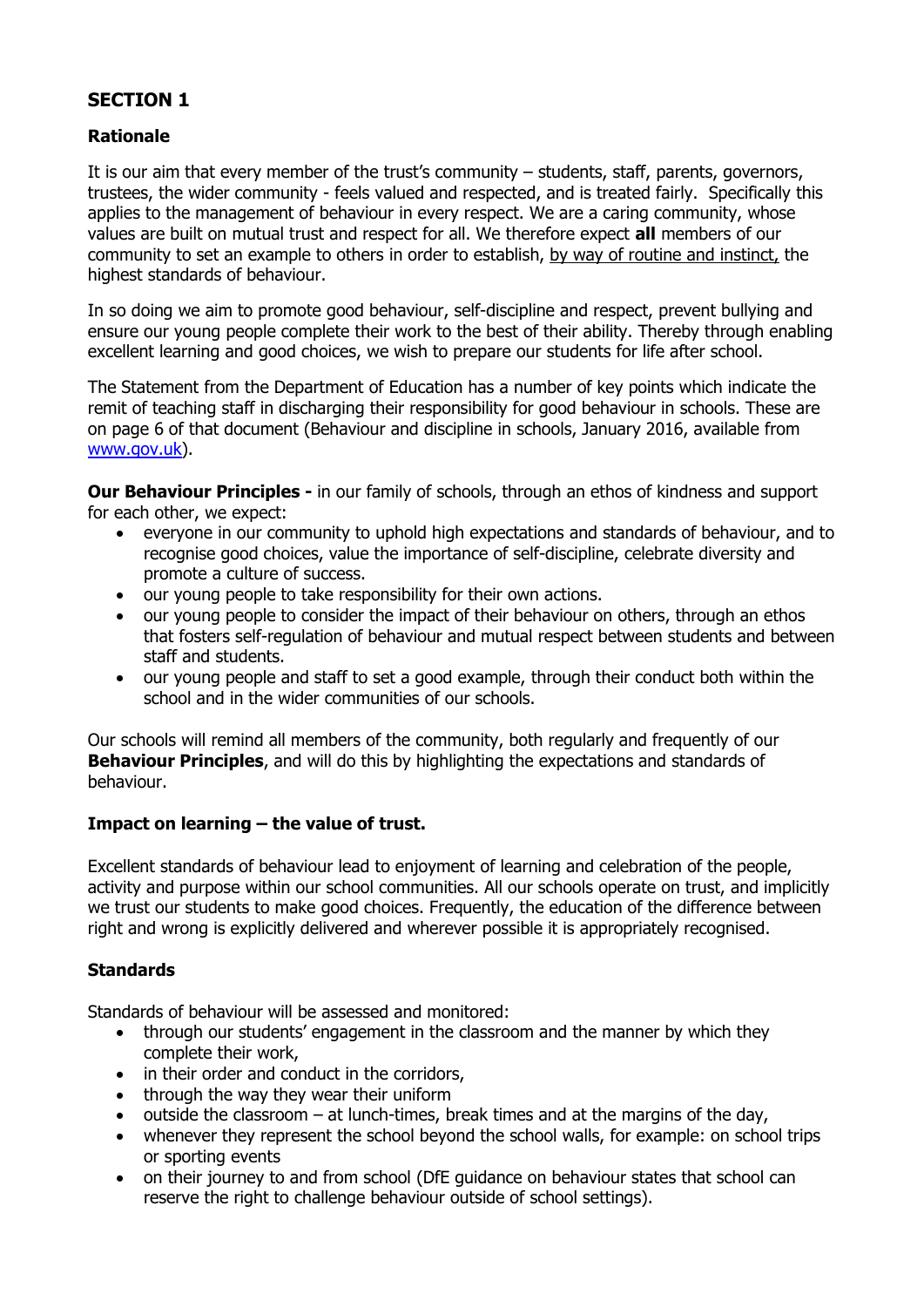#### **Evaluation**

We will judge the impact of our policies and expectations through using: - behaviour records, Attendance records, Staff/student/parent voice, lesson observations/learning walks, anecdotal observations.

#### **Anti-Bullying Statement**

Our family of schools is defined by kindness and mutual support and we want all the people in our communities to understand the value of good choices in the way they support and help each other. Our schools and communities share this message both individually and collectively, on a regular basis. At the heart of our work on behaviour is a zero tolerance approach to any form of bullying and we take bullying seriously. All schools in the Trust believe that everyone has the right to feel welcome, safe and happy and are committed to ensuring that all members of the school communities are able to achieve their potential without the fear of being bullied. Bullying of any kind is never acceptable and will not be tolerated.

We will seek to educate any individual who acts against our expectation in order to develop more positive behaviour and we will support all those who are the victims of unkindness.

The Anti-Bullying alliance defines bullying as *'the repetitive, intentional hurting of one person or* group by another person or group, where the relationship involves an imbalance of power.'. The trust supports this definition, whether it is physical or emotional. However, if there is a incident, by definition for the first (and hopefully only) time of '*intentional hurting of one person or group by* another person or group, where the relationship involves an imbalance of power' our schools will refer to this as **bullying behaviour**. The outcomes of this incident will be treated according to the judgement of the severity of said incident. i.e. even though the definition of bullying means the behaviour is 'repetitive' we will still treat single incidents seriously; this reference provides a significant opportunity for an individual to reflect carefully on their choices, in order to make better ones in the future. This will involve investigation and careful evaluation of the incident in order to arrive at an appropriate response and judgment of the next steps.

It is the responsibility of all members of the school communities to implement the anti-bullying procedures (which are found in each school's web-site) and it is our aim to prevent bullying by establishing a positive environment and encouraging standards of behaviour that promote a sense of responsibility, for the welfare of others. Students, parents/carers and staff should understand that reporting instances of bullying is essential and be assured that they will be supported.

The use of technology to intimidate others is an increasing national trend and that such forms of bullying will also be dealt with robustly under each school's anti-bullying procedures.

#### **Stakeholders**

Although our Behaviour policy is primarily written for and about our young people (students and pupils), our schools have the highest expectations of its staff and governors (through their respective codes of conduct).

The role-model ethos, whilst an essential part of our development of students, must be reflected in all aspects of the work of staff and governors, as well as the manner by which parents/carers and the wider community engage with the school. The standards we set to each other are the standards which enable our values and expectations to be achieved; therefore, there will be consequences for any individual who fails to adhere to such standards.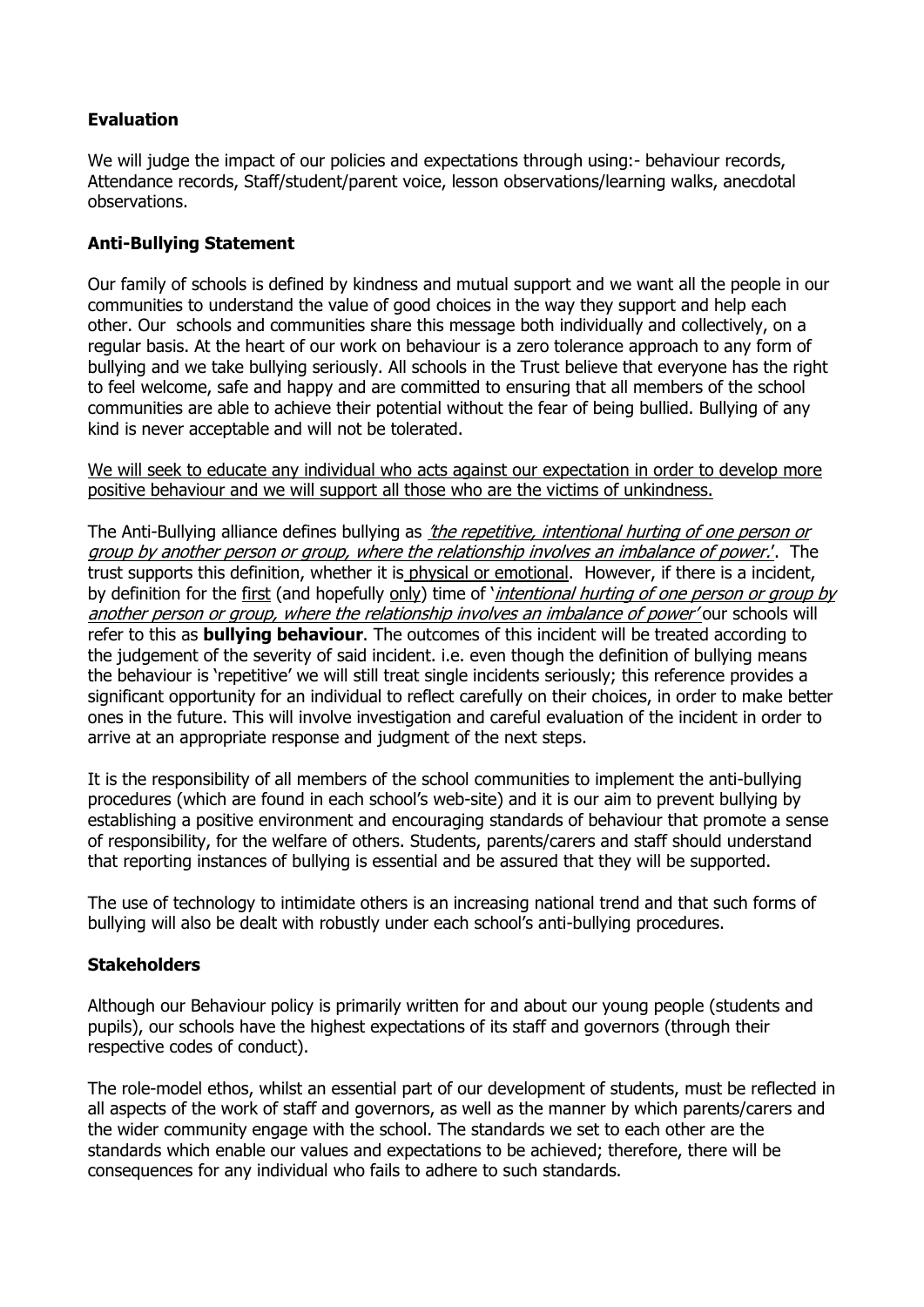#### **Process**

We expect the student and staff voice in all schools to be an essential dimension of developing a behaviour policy. All iterations of the individual school's processes and procedures, including rewards for positive behaviour include a role for the student body to shape those ; staff voice must also be included in this respect.

Each school is expected to have its own behaviour management system which will include its own rewards, sanctions and other relevant procedures and areas of support. Any procedures will be consistently based on the rationale above.

#### **Autonomy with common ground**

Each school has the autonomy to establish its own rewards and sanctions systems (which are stated in section 2) to reflect the various contextual influences on a school. Each school, has regard to the detail contained in Behaviour and discipline in schools (2016), to including:

- Screening and searching
- The use of reasonable force
- The power to discipline beyond the school gate
- Working with local agencies where required
- Support for staff accused of misconduct

Each school, through its procedures, will also recognise the requirements of the Disability Discrimination Act and issues covered in the Human Rights Act and Race Relations Act, is integrated with the school's SEND policy, and is delivered using our standard teaching and learning and pastoral systems. Whilst it is not always possible to do so, particular efforts will be made to avoid excluding students who are being supported under the SEND Code of Practice. We also acknowledge our legal duty under the Disability Discrimination Act not to discriminate against disabled students by excluding them from school because of behaviour caused by their disability. This applies to both permanent and fixed term exclusions.

Due to the guidance making explicit reference to the law, the procedures will cover the guidance by referring to:-

- Rewards
- Sanctions
- Confiscation
- The use of reasonable force (including the power to search
- Seclusion/isolation rooms

#### **Outside school**

According to the Education and Inspections Act 2006, a school may impose a sanction:

if the student is not on site but where conduct falls below a standard that can be reasonably expected. The school will decide if it is 'reasonable' to impose a sanction in order to impact upon the student where misconduct prejudices the good order and welfare of the school, its staff and students and/or brings the school into disrepute.

if the student has failed to comply with a previous sanction imposed eg remain out of the the public eye during school hours when excluded.

If a student harasses another student, member of staff or member of the public.

This policy links with the Exclusion policy.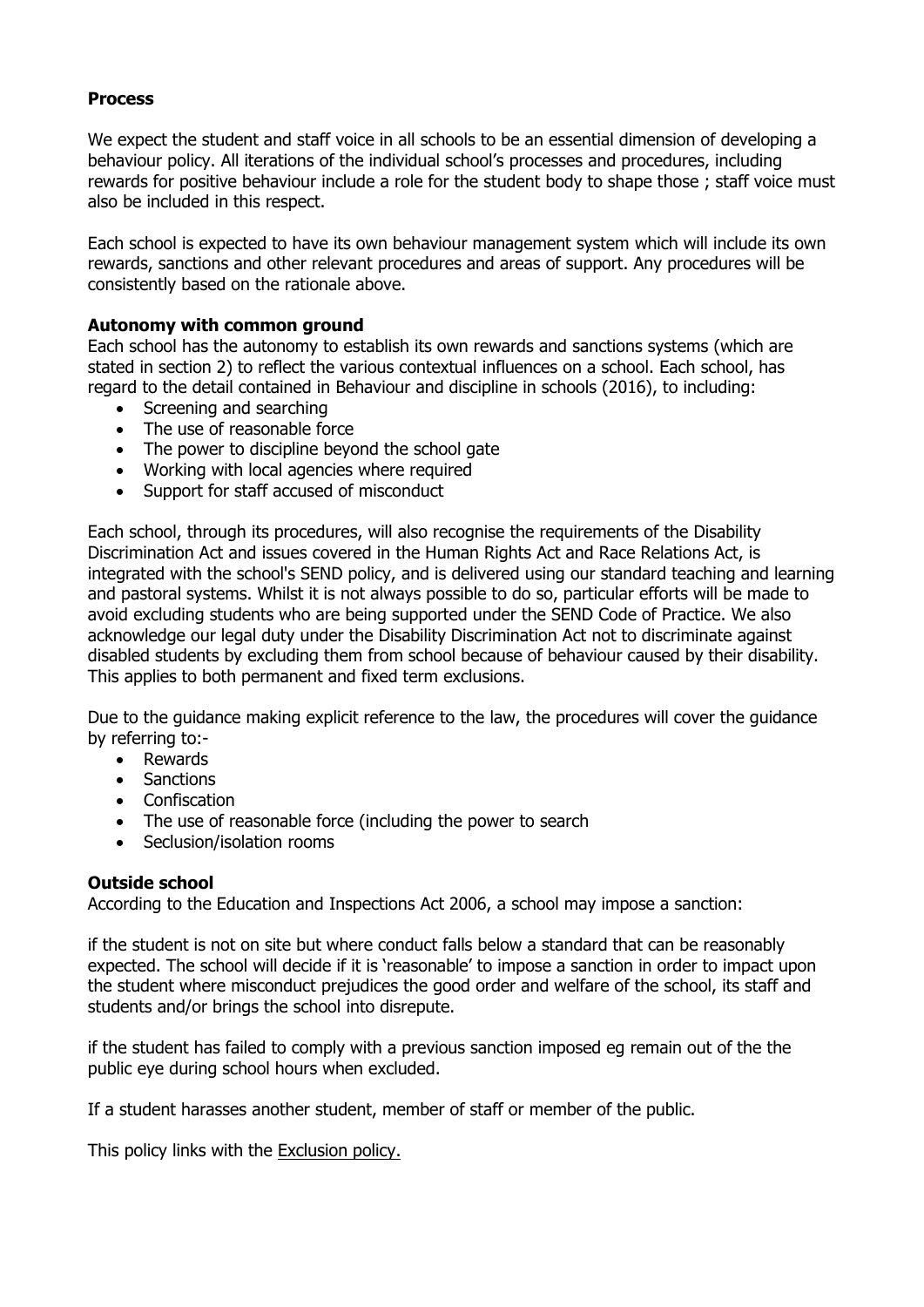

# **The Thomas Adams School**

## **Policy Statement**

## **Behaviour for Learning and Praise Policy**

 Updated June 2021 Reviewed by Governors – June 2022 Date of next review – June 2022 Review Cycle – Annually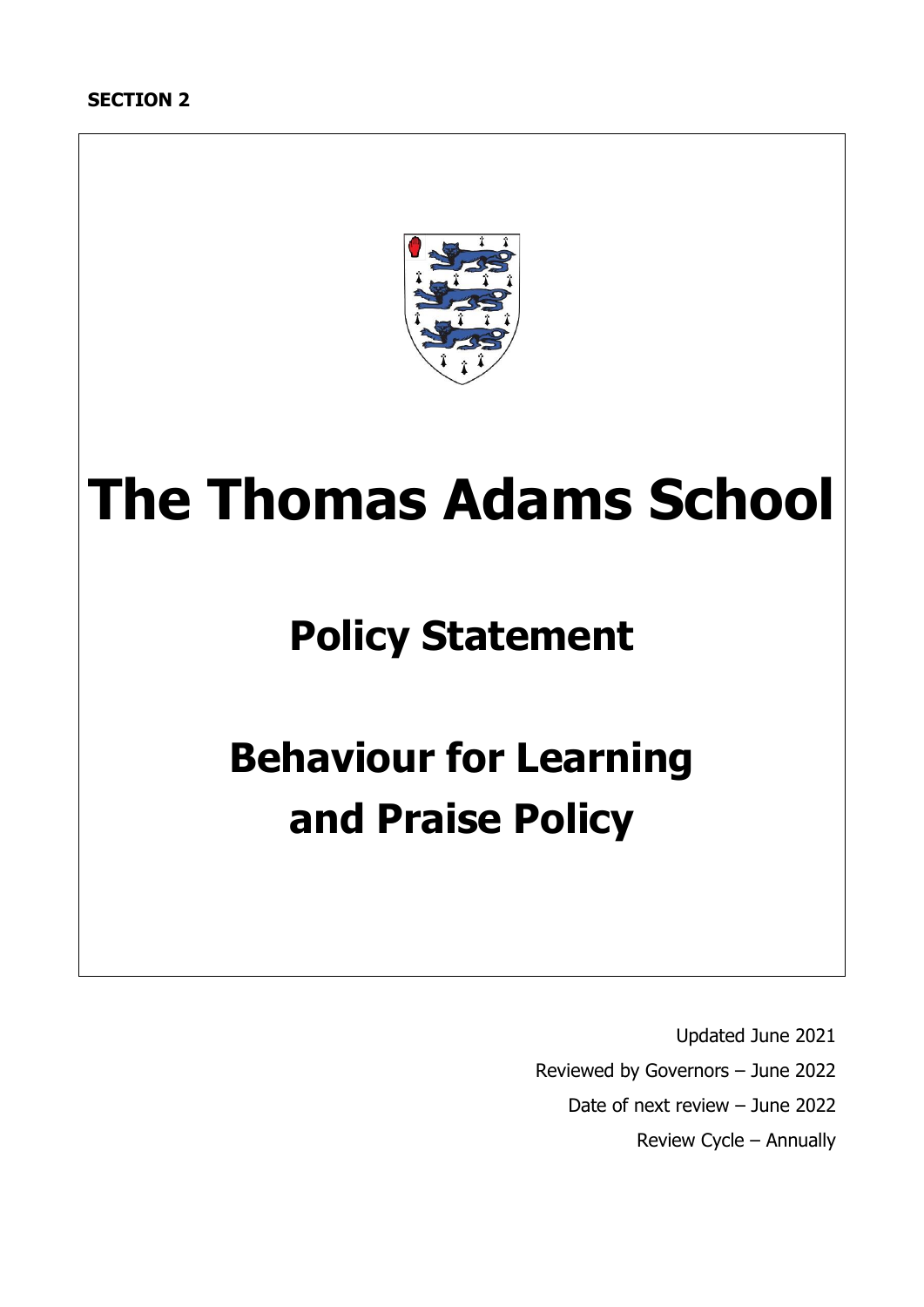## **The Thomas Adams School Behaviour for Learning and Praise Policy**

## **1. Introduction**

The Thomas Adams School has a holistic approach to education, valuing all learning in and out of the classroom. We focus on building positive relationships between children and staff, and children with their peers. We strive to support children in forming positive working and social relationships. We realise that understanding emotions is a key aspect of understanding and managing behaviour, and that we play an important role, in partnership with home, in helping children understand what is right and wrong.

We firmly believe that everyone can learn to self-manage / self-regulate their own emotions and behaviour. Therefore, we encourage reflective thinking and do not accept prejudice in any form. Ultimately, we want to equip our children with the ability to think for themselves and make good choices about behaviour, so that they can lead successful lives both in school and beyond.

## **2. Our Core Values**

We have high expectations of our students; they are required to work hard, participate fully in school life and make good choices. This policy sets out how we ensure that all students will reach their full potential by regulating their behaviour in a safe, secure, calm and ordered environment.

At the heart of this policy are our core values:

**RESPECT** - For oneself, each other, the school environment and our wider community.

**RESILIENCE -** To keep working hard and believing in oneself even when faced with adversity.

**SUCCESS -** In whatever form this may take for each individual; achieving the best possible outcome from the school experience.

## **3. Community Expectations**

Our school community is built on three important rights:

- All pupils have the right to be taught in a positive learning environment where effort and achievement are recognised, praised and rewarded (where appropriate).
- All staff have the right to teach in an environment where pupils behave well.
- Both staff and pupils have a right to feel safe and secure.

Any behaviour that affects these rights will be challenged, managed and monitored.

We expect everyone in our community to uphold high expectations of behaviour and to recognise, celebrate and promote a culture of success.

- We expect students to take responsibility for their own actions
- We expect students to consider the impact of their behaviour on others and to set a good example, both within the school and out in the wider community
- We expect students to have a positive mindset and actively take part in all areas of school life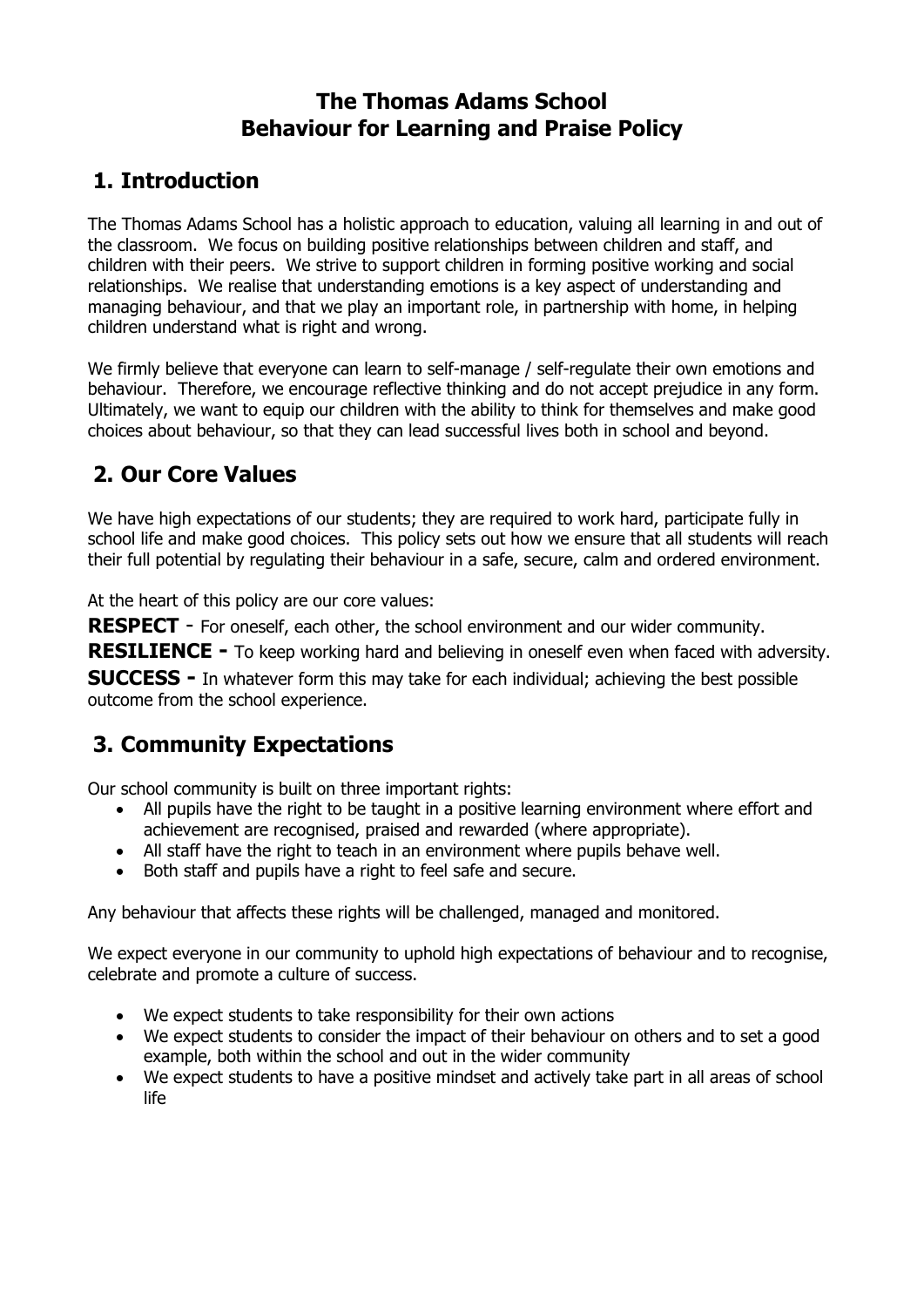## **4. Policy Statement**

This policy has been developed to provide guidance on how we promote a consistent and positive approach to securing good behaviour for learning in our school, recognising that praise is an integral part of this process. This policy is for all staff, students, parents and carers, governors, visitors and partner agencies working within the school. It provides guidelines on how our school uses praise, and supports and responds to behaviour.

It is also recognised that variation on these procedures will be made in order to meet any specific social, emotional, learning or other needs which require an individualised graduated response. Approaches can be discussed with any member of our Senior Leadership Team.

## **5. Policy Aims**

At Thomas Adams, we treat all children with unconditional respect and we have high expectations for learning and social behaviours. We pride ourselves on excellent relationships and the high level of support and care in place for our students. We understand that positive behaviour can be taught and needs to be modelled. We understand that negative behaviour can signal a need for support which we will provide without lowering our expectations. We aim to:

- Maintain a caring, orderly community in which effective learning can take place and where there is mutual **respect** between members.
- Help our students develop a sense of worth, identity and **success.**
- Help all students become **resilient**, self-disciplined, able to accept responsibility for their own actions and make positive choices.
- Develop in all children the ability to listen to others, cooperate and appreciate other ways of thinking and behaving.

Praise, rewards, privileges and positive role modelling support the development of self-discipline and the capacity to make positive choices.

## **6. Praise and Rewards**

We understand that, in order to sustain a culture of good behaviour and maintain a positive ethos, pupils must be consistently praised and rewarded when they reach or exceed our expectations. In this way pupils are encouraged to behave well, benefitting both motivation and academic progress. Our school recognises and celebrates success in a variety of ways and continues to review the rewards system in consultation with pupils, staff and parents/carers. Praise could take any of the following forms:

- Verbal praise
- Written praise
- Allocation of House Points
- Text messages home
- Postcards Home
- Praise telephone calls home
- Public display of high quality work
- Head Teacher commendations
- Awards in Celebration Assemblies
- Awards in House Assemblies
- Awards at Celebration Evenings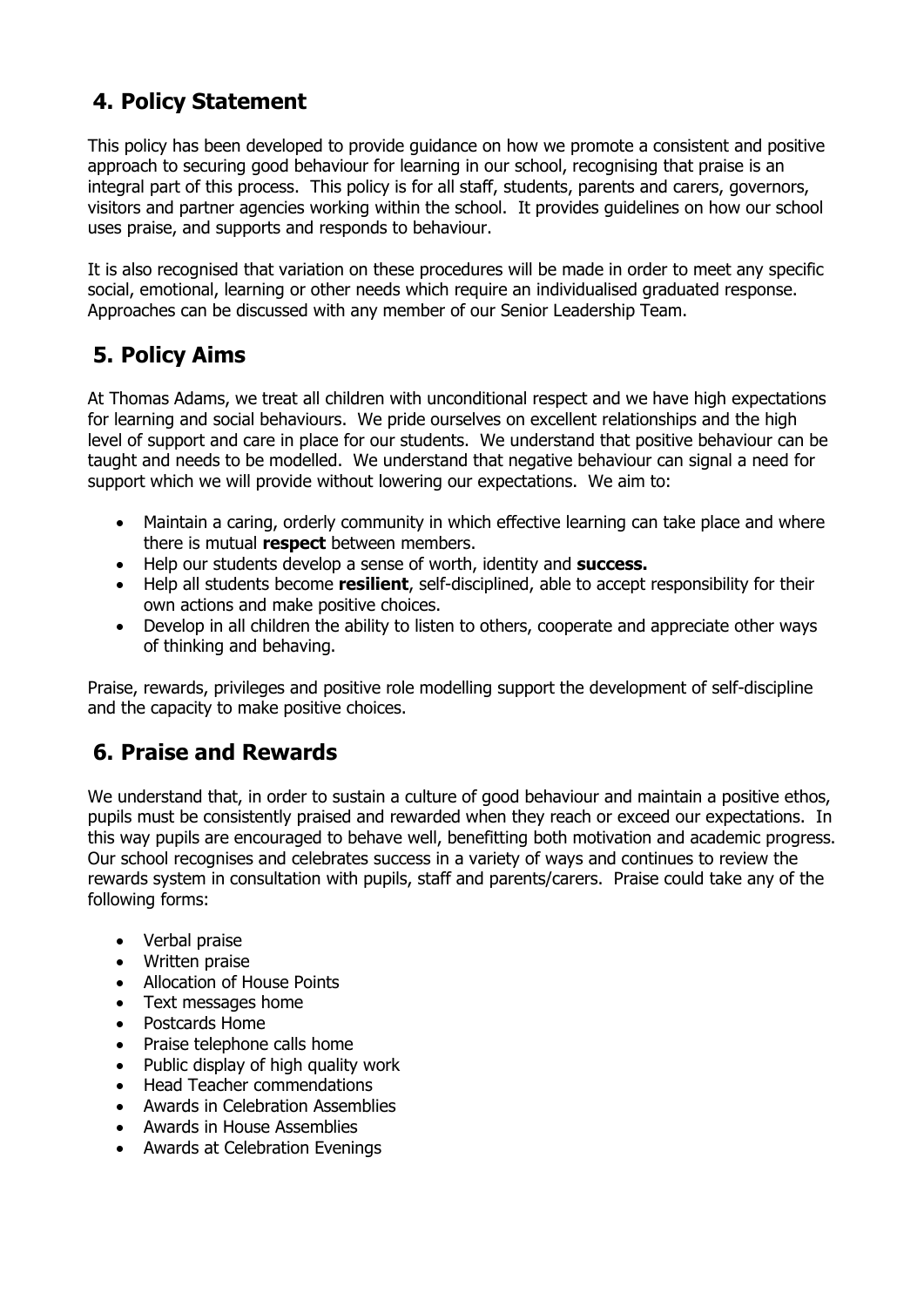Praise is recorded on SIMS as House Points, and Heads of Year regularly monitor this. Pupils who receive high numbers of House Points are rewarded at the end of each half term. These rewards vary and have previously included; confectionary items, early lunch passes and gift vouchers. We continually aim to provide rewards that are appropriate to our pupils.

On top of personal recognition, House Points are also credited to the overall whole school House totals. This encourages pupils to value House Points, and gives pupils a sense of belonging to the community of a House. At the end of the Autumn, Spring and Summer terms, House totals are announced. At the end of the academic year, a House Cup is awarded to the House that has achieved to greatest number of House Points.

It is important that all praise is justified and based on high expectations and standards. All pupils have equal opportunity to receive praise, regardless of ability level. It should be made clear to a pupil exactly what they have done well to deserve the praise, this will enable them to replicate the action in future. Praise should be awarded regularly for meeting or exceeding expectations.

Examples of opportunities for praise could include;

- High or improved standards of work academic, practical, sporting, creative, musical etc.
- Significant progress (in relation to a pupil's starting point)
- Consistent effort and hard work
- Excellent attitude to learning
- Personal qualities that represent our school values of Respect, Resilience and Success
- Excellent or greatly improved attendance or punctuality
- Service to the school or the community
- Contribution to extra-curricular activities

We recognise that pupils thrive on praise. Praise rewards the deserving and can inspire those who may be struggling and those who may be disenchanted. Praise increases the motivation of pupils, developing their self-esteem and encouraging their aspirations and enjoyment of learning. Praise and rewards support and promote good behaviour.

## **7. Support Structures**

Structures exist within the school to support pupils whose behaviour is causing concern. Parents/carers are usually involved in the discussion process regarding these interventions. However, it is the Head of Year, a member of the Pastoral Team and/or a member of the Senior Leadership Team who refer into these areas of support. Our interventions are intended to develop the child's ability to self-manage and self-regulate, these include:

- SEND assessment to investigate if there are barriers to learning
- SEND interventions
- Restorative or mediation conversations
- Subject Report
- Whole School Report (weekly or daily)
- Referrals to outside agencies
- Educational Psychologist assessment
- External behavioural assessment
- Anger and Anxiety Management programmes
- Mentor system
- Time Out cards
- Access to safe areas within the school
- School Counsellor
- SEAL programme
- Webstar (Early Help)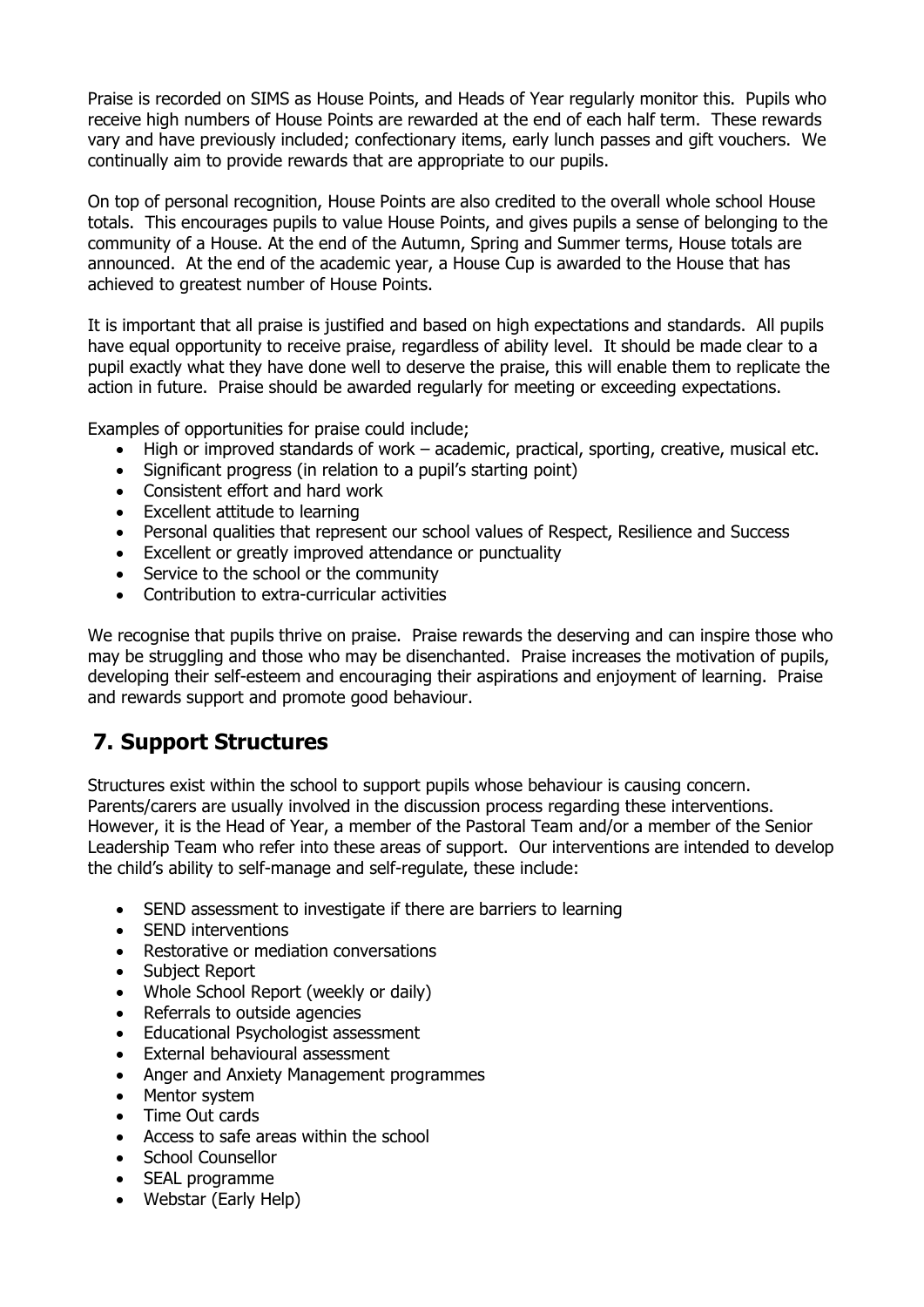- Behaviour Panel Meetings Head of Year / SLT / Governors
- Inclusion Service from County Pupil Planning Meetings and reviews
- Personalised Learning Plan
- Specialist Placement Panel Referral

School recognises its legal duty under the Equality Act 2010 to prevent pupils with a protected characteristic from being at a disadvantage. Consequently, our approach to challenging behaviour may be differentiated to cater to the needs of the pupil, and support approaches will be used in conjunction with sanctions to reduce reoccurring behaviours.

## **8. Inappropriate Behaviour**

Inappropriate behaviour is characterised by the infringement of any of the three important rights outlined in Section 3 above.

- All pupils have the right to be taught in a positive learning environment where effort and achievement are recognised and rewarded
- All staff have the right to teach in an environment where pupils behave well
- Both staff and pupils have a right to feel safe and secure

Inappropriate behaviours that will never be tolerated include:

- Truancy from lessons or absconding from school site
- Possession or consumption of alcohol
- Physical violence towards peers or staff
- Verbally abusive or threatening behaviour towards peers or staff
- Persistent peer-on-peer abuse including verbal, physical and cyber
- Sexist, homophobic or racist behaviour
- Being in possession of or using smoking or vaping paraphernalia
- Rudeness or disrespectful behaviour to peers or staff
- Swearing
- Deliberate or repeated disruption to lessons
- Damage to or theft from the property of school or others
- Substance misuse, including the procurement, possession of or selling of prescription or banned substances
- Endangering the health and safety of peers or members of staff
- Deliberate flouting of school rules
- Setting off fire alarms
- Posting of harmful comments about peers, staff or the school on social networking sites
- Possession of an offensive implement or weapon

Pupils will always be given a chance to consider their behaviour. They will be encouraged and helped to keep school rules and make apologies to anyone they have offended.

## **9. Dealing with Inappropriate Behaviour**

#### **9.1 Poor Behaviour in Lessons**

Quality First Teaching is the first and most important way to sustainably improve and embed an ordered and well-behaved school environment. Classroom teachers must ensure that lessons are well prepared, engaging and offer the correct level of challenge so that the likelihood of poor behaviour is reduced. Classroom routines, especially for the start and end of lessons, transitions between activities, and seating plans, all need to be well thought out and enforced every day. Expectations need to be clear so there are no areas of confusion. Teachers need to be fair and consistent in their procedures.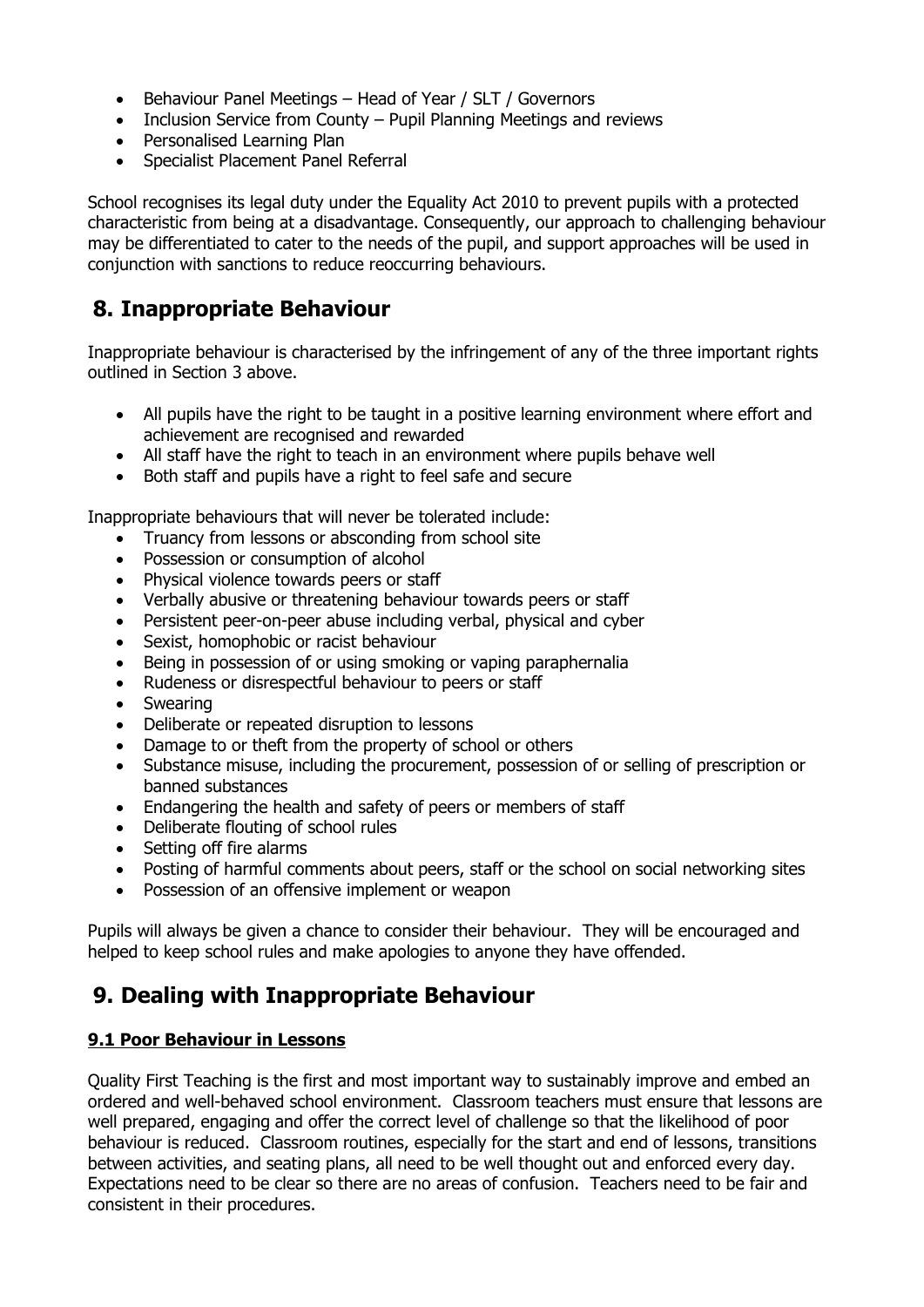It is the responsibility of the class teacher to manage the behaviour of the students in their classroom and class teachers should be proactive in their response to classroom management. Every teacher must consistently follow our sanction system to give certainty of response to incidents of poor behaviour.

#### **9.2 Poor Behaviour Out of Lessons**

In order to sustain consistently good behaviour and attitudes around the school, all members of staff are responsible for managing poor behaviour out of lessons. Staff must challenge incidents which go against our community ethos. This encompasses all areas of the school outside of the classroom, including the corridors, the yard, the field and the journey to and from Noble Street. Students who misbehave around school or whilst representing the school will be subject to a range of consequences as set out in Section 10 below.

#### **9.3 Regulating Student Conduct Off Site**

This policy applies to pupils on the school premises during school hours, on visits and trips, during any other event or occasion related to the school, and any occasion where the pupils are the responsibility of staff. The policy also applies when pupils are off site on study leave or work experience. When pupils are travelling to and from school they are also considered to be representing the school. Therefore, this policy applies and any poor behaviour, or behaviour which brings the school into disrepute, will be investigated and sanctioned accordingly.

#### **9.4 Online student behaviour**

Inappropriate online behaviour or use of social media will be dealt with in school when it is brought to the attention of staff, especially if it results in issues which arise in school. Mobile devices will be checked for offensive materials and the relevant action will be taken. Where appropriate, the police will be informed and evidence will be forwarded on if requested.

#### **9.5 Behaviour in Examinations**

Examinations play an important part in assessing the progress being made by pupils. All years will have school examinations during the year. Pupils will be advised of the timings of the examinations and issued with examination timetables. During examinations, pupils must:

- Arrive at the correct location at the published time wearing the correct school uniform
- Enter the examination room in silence
- Remain in silence throughout the examination and until all papers are collected in
- Wait to be dismissed by the invigilators in silence
- Bring the correct equipment to the examination
- Not take mobile telephones or smart devices of any kind, including watches, into the examination room.

The same rules apply for external examinations. The rules for public examinations are set out by the JCQ. The consequences of examination infringement can be found on the JCQ website. The rules for conduct in examinations are available from the Examinations Officer.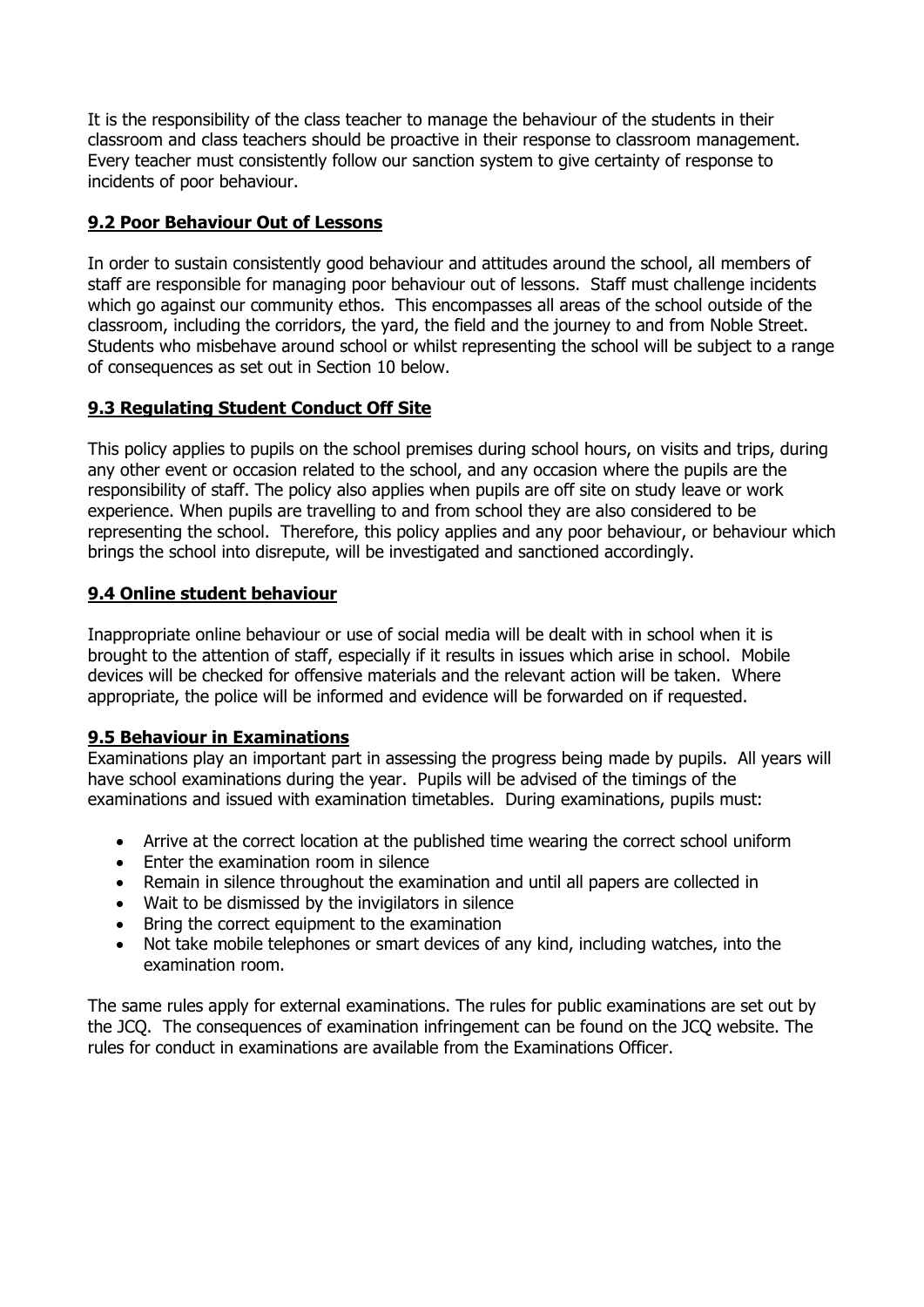## **10. Consequences**

Some extreme behaviours will have an automatic sanction, for example the possession of drugs or a weapon will result in permanent exclusion. However, there are no set sanctions for most behaviours as there are different degrees of severity, and all circumstances must be considered when deciding on the response to poor behaviour choice. There will be variations in response so that we can meet any specific social, emotional, learning or other needs which require a personalised approach. Some incidents will require investigation and careful consideration before a sanction is put in place. Our focus is on building relationships with the pupils so that we can guide them to make better choices in the future. We believe that any form of sanction must be accompanied with reflective work and a relevant conversation on how to self-regulate more effectively.

As a result of any inappropriate behaviour that goes against our community ethos and values, the following sanctions may be applied:

- The removal of break and/or lunch time privileges
- The withdrawal of a student from a lesson or from a peer group
- The withdrawal from participation in a school trip or event
- Community service
- Compensation to the school or an individual for damaged or stolen property
- The confiscation of property
- Detentions, including during and after school
- Internal exclusion
- Exclusions from school, either for a fixed term or permanently

#### **10.1 Detentions**

There are different types of detentions that can be given as sanctions for poor behaviour. These detentions usually take place at either break or lunchtime. These include;

- **Form Tutor Detentions**
- **Teacher Detentions**
- **Subject Detentions**
- **Whole School Detentions** set by the Head of Year or SLT
- **Social Time Isolation** set by the Head of Year or SLT

Students may be given break and lunch detentions, but they will always be given the opportunity to get food or go to the toilet. No pupil will miss out on the opportunity to have lunch. In certain instances, however, pupils may be given access to the canteen, but may not be allowed to eat with their peers.

Occasionally, it is necessary to set a pupil an **After School Detention**. Pupils required to attend such a detention will be informed at least 24 hours in advance and parents/carers will be notified. **It is the responsibility of the parent/carer to make relevant arrangements to ensure that their child is collected from an After School Detention. By signing the Home School Agreement, parents/carers have agreed to support us in this way.**

#### **10.2 Internal Exclusion**

Students may receive a full or part day of internal exclusion which is usually spent in the Learning Inclusion Room (LINC), but may be situated elsewhere on the school site.

Students placed in an internal exclusion must report to the Pastoral office and hand in their phone. They will spend the day/part day working in isolation with the opportunity to have rest breaks and purchase food and drink. However, they will not be allowed to socialise with other students. They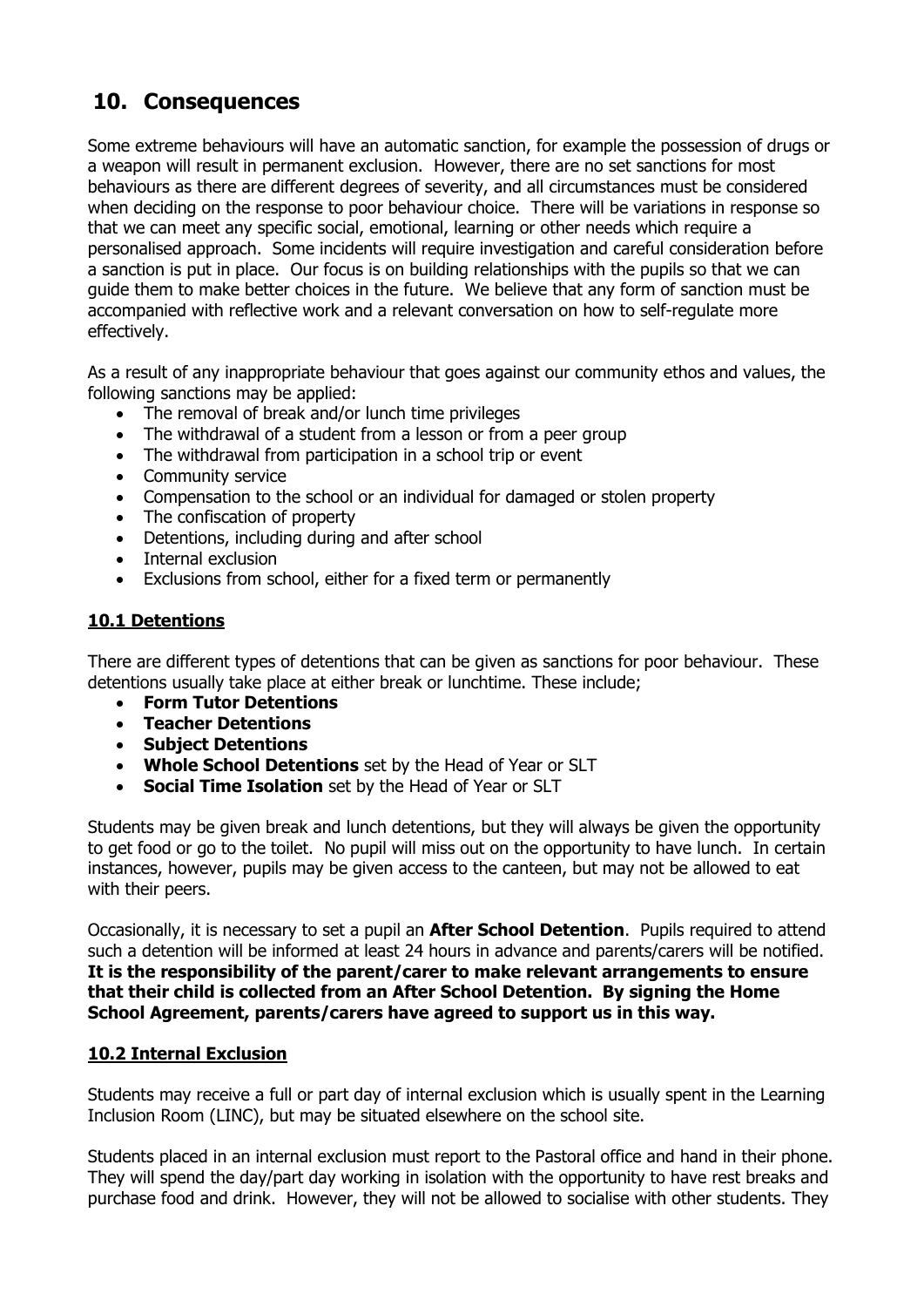will be supervised at all times by a member of staff and relevant work will be provided throughout the day.

Students may be placed in the LINC room whilst any serious breach of school rules is investigated.

#### **10.3 Fixed Term (External) Exclusion**

We follow the DfE guidelines on exclusions, and the decision to externally exclude can only be made by the Head Teacher or through delegation to a member of the Senior Leadership Team. When deciding to exclude a student, the Head Teacher will ensure that the matter has been investigated fully and that a record is kept of the actions taken by staff.

#### **The standard of proof to be applied is the balance of probabilities rather than beyond all reasonable doubt. Therefore, if it is more probable than not that the student did what he/she is alleged to have done, the Head Teacher may exclude the student.**

The governing body will be informed of the exclusion and the parents/carers will be informed of their right to appeal.

The length of a Fixed Term Exclusion will depend on the seriousness of the behaviour and the frequency.

Pupils will only be readmitted following a reintegration meeting which will include the child, usually their parents/carers, the Head of Year and/or a member of the Senior Leadership Team. The terms of readmission will be discussed and agreed, along with any ongoing support required for the pupil.

The pupil will also be required to complete and sign a 'Reintegration Contract' which sets out achievable targets that will reduce the likelihood of further external exclusions.

On very rare occasions, a pupil may be excluded for a period of '**five days pending permanent exclusion**'. This would occur where the school deems the behaviour of the pupil to be serious enough to consider permanent exclusion but needs time to investigate further and consider the severity of the latest incident more closely. If a pupil is allowed to re-join the school community, it will be under strict conditions. This will include daily monitoring by a member of the Senior Leadership Team and an understanding that any further significant breach of the school rules will probably result in the decision to permanently exclude the pupil.

#### **10.4 Permanent Exclusion**

Permanent exclusion is the most serious sanction the school can issue and therefore, this only happens in very rare and extreme cases. It is not a decision that is taken lightly.

Permanent exclusions will only be considered when all other steps to encourage the pupil to obey school rules have been unsuccessful. It will also be considered when allowing the pupil to remain in the school would be seriously detrimental to the education, safety and welfare of others in the school. However, permanent exclusions may also be given for one-off incidents that are extremely serious. Types of behaviour that would result in a permanent exclusion could include the following, although this list is not exhaustive:

- Persistent disruptive or defiant behaviour
- Any form of persistent peer-on-peer abuse or abuse towards staff including verbal, physical, homophobic, racist or cyber abuse
- Serious acts of violence against another pupil or member of staff
- Sexual misconduct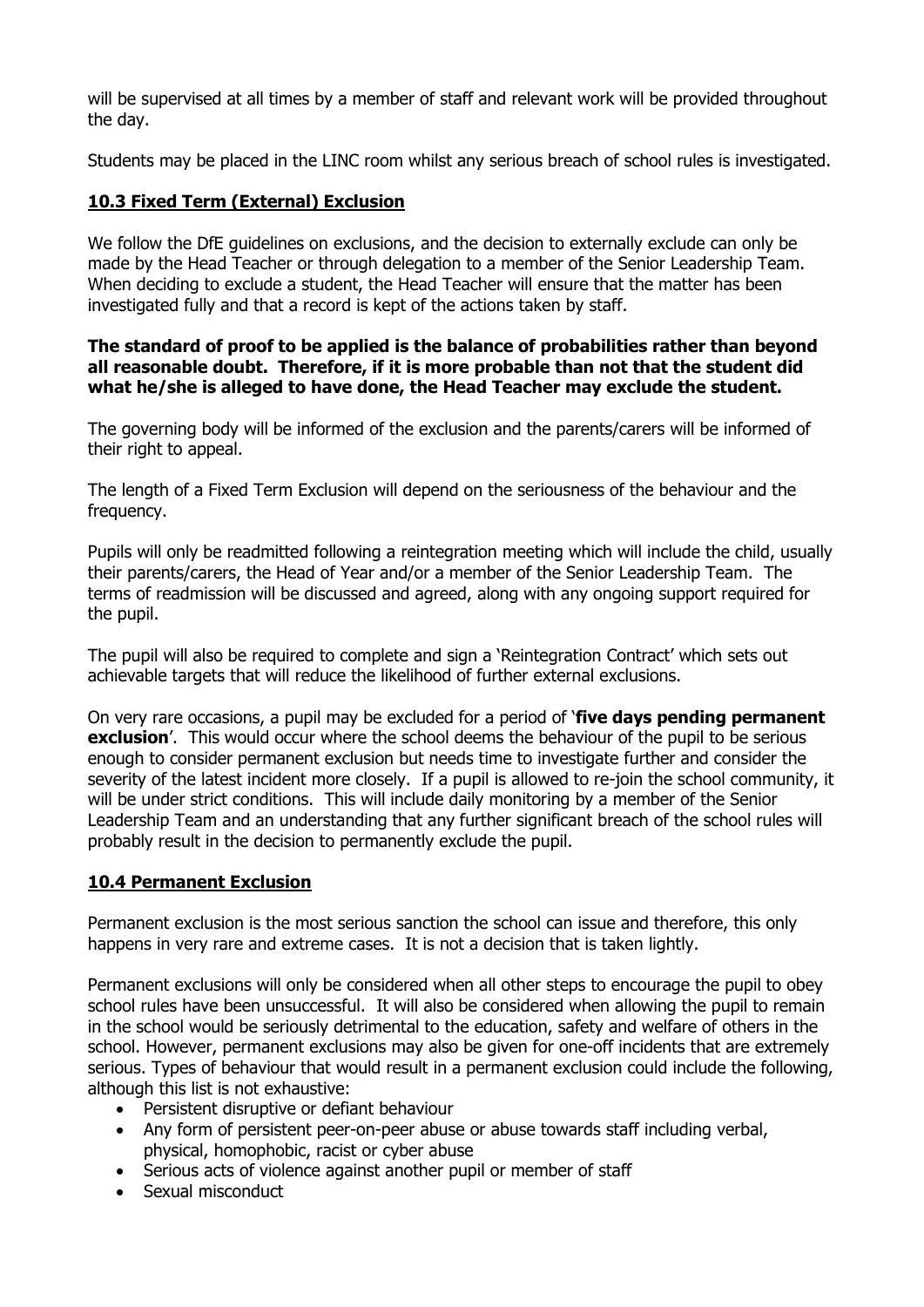- Possession, supply or misuse of an illegal drug
- Carrying of an offensive weapon
- Wilful damage or vandalism to property
- Inappropriate use of mobile phone or internet facilities

The Local Governing Body and the Local Authority will be informed of a decision to permanently exclude a pupil without delay.

### **11. Search and Confiscation of Inappropriate Items**

There are two sets of legal provisions which enable school staff to confiscate items from pupils:

- 1. The **general power to discipline** enables a member of staff to confiscate, retain or dispose of a pupil's property as a punishment, so long as it is reasonable in the circumstances. The law protects staff from liability for damage to, or loss of, any confiscated items provided they have acted lawfully. (Section 94 of the Education and Inspections Act 2006.)
- 2. **Power to search without consent** for "prohibited items" (Section 550ZA (3) of the Education Act 1996). These items include:
	- Knives and weapons (including replica items)
	- Alcohol
	- Illegal drugs
	- Stolen items
	- Tobacco, matches, lighters and cigarette papers / vaping paraphernalia
	- Fireworks
	- Pornographic images
	- Any article that has been or is likely to be used to commit an offence, cause personal injury or damage to property
	- Any item banned by the school.

Weapons, knives, drugs and extreme or child pornography will be handed over to the police. Other confiscated items may be disposed of or returned to a parent/carer.

Pupils should not bring aerosol deodorants, chewing gum, energy drinks, 'bangers', stink bombs or any other item that may cause alarm or offense into school. Such items will be confiscated, disposed of or returned to a parent/carer.

## **12. Use of Reasonable Force**

Government guidance states that 'members of staff have the power to use reasonable force to prevent pupils committing an offence, injuring themselves or others, or damaging property, and to maintain good order and discipline in the classroom.' (Section 38, Behaviour and Discipline in Schools – January 2016.) Staff have a legal obligation to safeguard the welfare of the pupils in their care.

Head Teachers and authorised school staff may also use such force as is reasonable given the circumstances when conducting a search without consent for any of the items listed above in Section 11. However, in order to maintain positive relationships and a mutual respect with our pupils, we usually endeavour to gain the consent of a pupil prior to a search being conducted.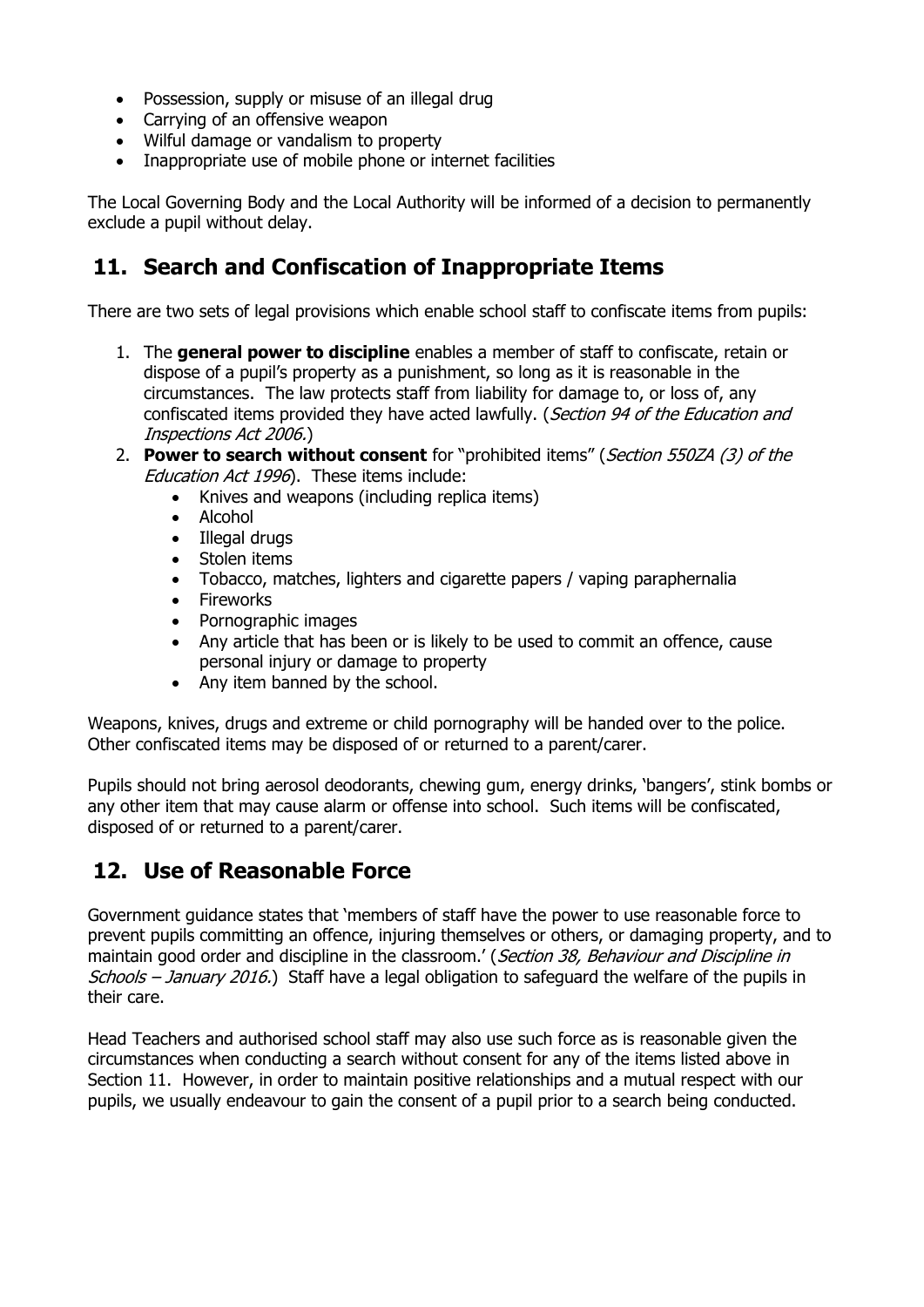## **13. Roles and Responsibilities**

**The Governing Body** has overall responsibility for monitoring the effectiveness of this policy, holding the Head Teacher to account for its implementation.

**The Head Teacher** is responsible for reviewing and approving this policy. The Head Teacher will ensure that the school environment encourages positive behaviour and the staff deal effectively with poor behaviour. They will monitor how staff implement this policy to ensure rewards and sanctions are applied consistently.

**The staff** (including teaching and support staff) are responsible for implementing this policy consistently, modelling positive behaviour, providing a personalised approach to the specific behavioural needs of particular pupils and recording behaviour incidents for monitoring purposes. Staff have a responsibility for creating a high quality, inclusive learning environment, teaching positive behaviour for learning. The Senior Leadership Team will support staff in responding to behaviour incidents.

**Parents and Carers** are expected to sign the **Home School Agreement** and work in partnership with the school. They are responsible for supporting their child in adhering to the pupil code of conduct. They must also inform the school of any changes in circumstances that may affect their child's behaviour and they must discuss any behavioural concerns with the class teacher, Form Tutor or Head of Year promptly.

**The pupils** are responsible for adhering to the pupil code of conduct and for behaving in an orderly and self-controlled way. They must take responsibility for their own behaviour and will be made fully aware of the school policy, procedures and expectations. Pupils are also responsible for reporting any behaviour which goes against our community ethos and values.

## **14. Complaints Procedure**

#### **14.1 Students**

If a student has a complaint about the way he/she has been sanctioned or treated, then he/she must firstly discuss the matter with their Form Tutor. If the matter remains unresolved or concerns the Form Tutor, then it should be referred to the Head of Year. It is envisaged that the majority of pupil concerns can be dealt with at this level. However, if the issue remains unresolved, then a member of the Senior Leadership Team will review the matter.

#### **14.2 Parents and Staff**

The Trust have a published Complaints Policy which can be viewed via the school Website.

## **15. Guidance and Policy Links**

Procedures detailed in this policy have been developed through consultation between the Senior Leadership Team, teaching and support staff, Governors, parents and pupils.

Our Behaviour for Learning Policy follows DfE guidance, which clearly sets out the roles and responsibilities for governing bodies, Head Teachers and teachers ('Behaviour and Discipline in Schools', January 2016). It recognises the requirements of the Disability Discrimination Act and issues covered in the Human Rights Act and Race Relations Act, it is also integrated with the school's SEND policy, and is delivered using our standard teaching and learning and pastoral systems.

Whilst it is not always possible to do so, particular efforts will be made to avoid excluding students who are being supported under the SEND Code of Practice. We also acknowledge our legal duty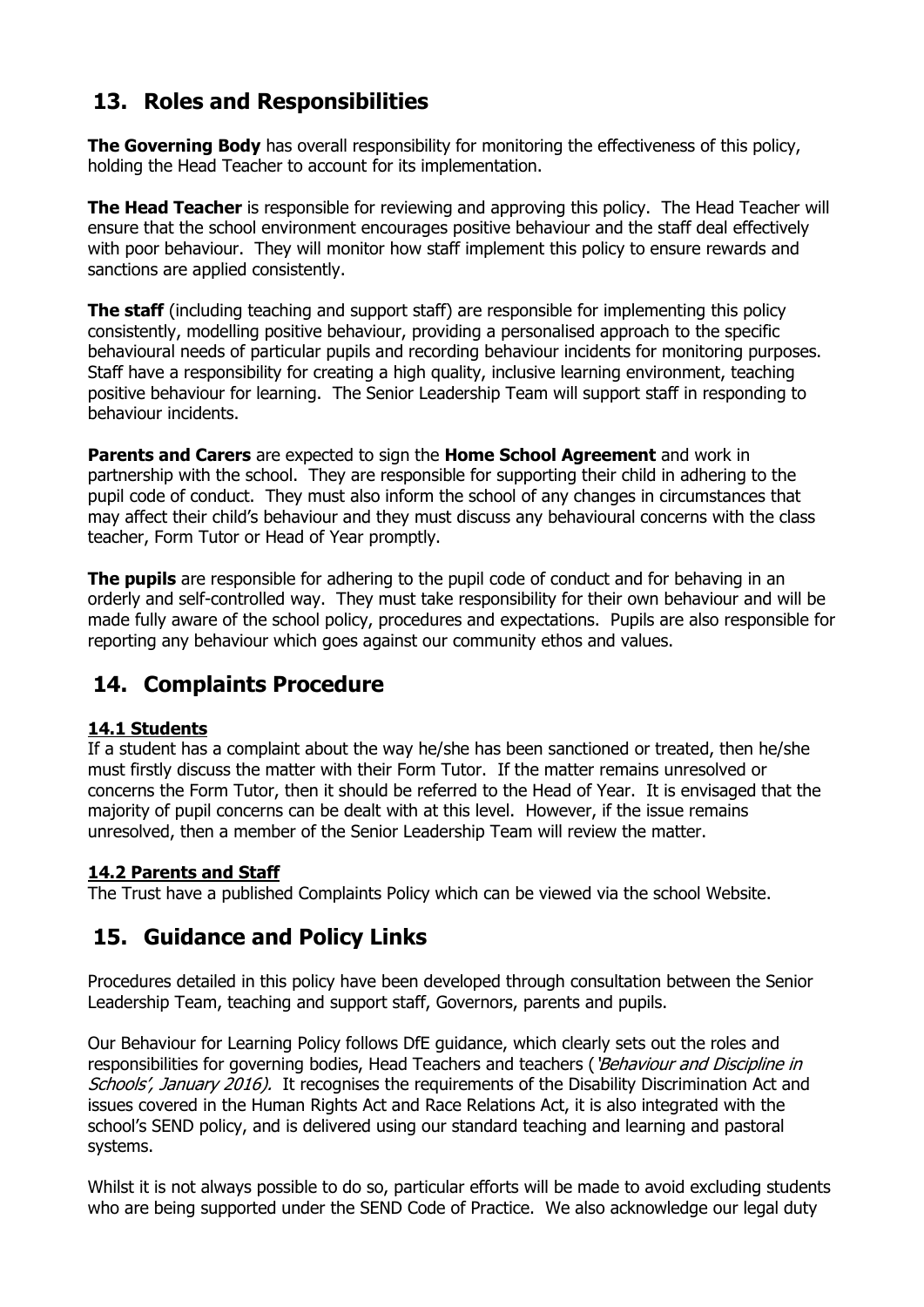under the Disability Discrimination Act not to discriminate against disabled pupils by excluding them from school because of behaviour caused by their disability. This applies to both permanent and fixed term exclusions.

This policy should also be read in conjunction with the following school policies:

- Anti-Bullying
- Exclusions
- Home School Agreement
- SEND
- Complaints
- Uniform
- Mobile Phone / Electronic devices
- Child Protection and Safeguarding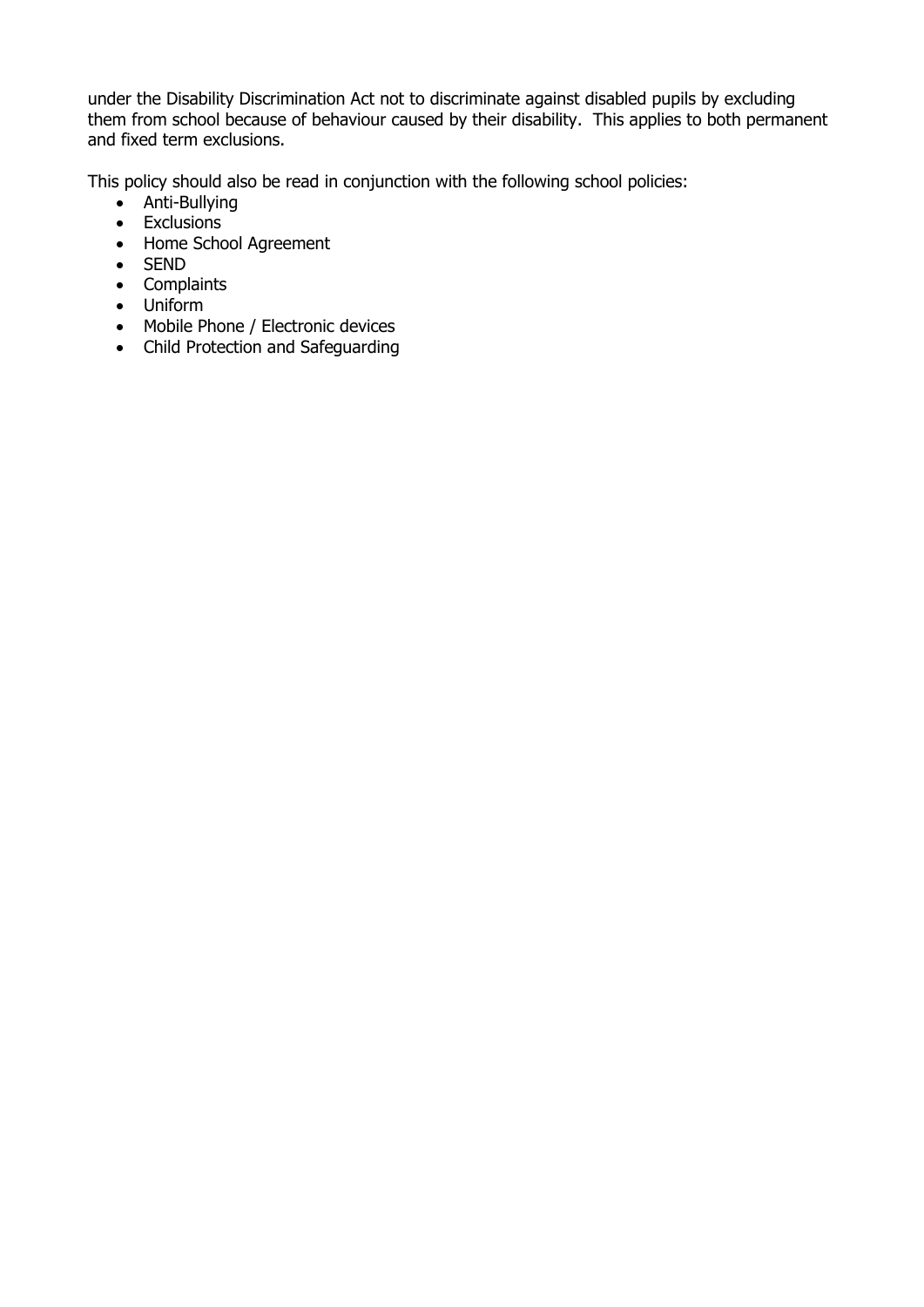## **Appendices**

### **1. Restorative approach:**

Restorative approaches are a range of practices that help pupils develop the skills and attitudes required to build, maintain and repair community relationships. Restorative approaches are not a 'soft option' as pupils are obliged to be accountable and responsible for their actions. Pupils are also required to learn from their behaviours and to change.

These practices help to support pupils in forming positive working and social relationships. Understanding emotions is a key aspect of understanding and managing behaviour and, by reflecting on this following an incident, it helps to develop a pupil's ability to think for themselves in the future and make better choices about behaviour.

## **2. Code of Conduct**

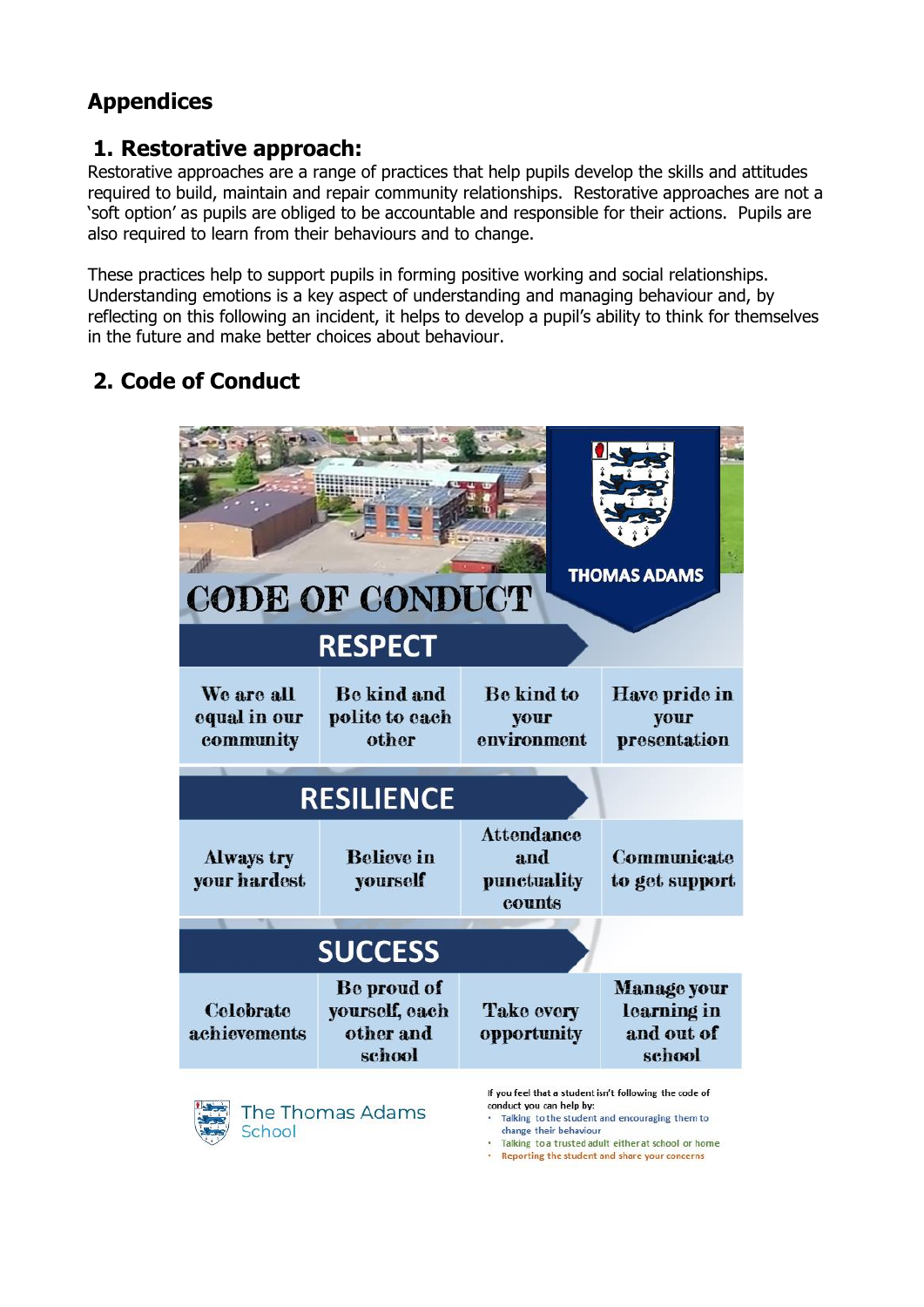## **3. Specific school rules communicated to pupils**

#### **Uniform and appearance:**

Uniform must be worn at all times, including on the way to and from school and when representing the school off site. When non-uniform items are worn they may be confiscated and parents/carers may be asked to collect them from school. Students wearing inappropriate clothing will be referred to their Head of Year and may be isolated at lunch times or during the day. Medical reasons for not wearing the correct uniform must be supported by a letter from a doctor.

#### **Mobile Telephones and Other Electronic Devices:**

The school acknowledges that many parents/carers wish their child to have a mobile telephone in their possession for reasons of personal safety. Therefore, pupils are allowed to bring mobile telephones into school, but they must be switched off and out of sight at all times. If a mobile telephone is seen or heard during the school day without specific permission of a member of staff, it will be confiscated and a further sanction may apply.

If a parent/carer needs to contact their child during the school day, they should contact reception and a message will be relayed to their child.

If pupils have mobile telephones, iPods, airPods, headphones or other electronic devices out during the school day, they will be confiscated. These will then be returned to the pupil at the end of the day for the first offence. For every subsequent confiscation, parents/carers will be informed and will need to collect the item from school.

#### **Inappropriate Language:**

Any student heard swearing will be reprimanded by the member of staff at the time. Verbal abuse towards other people will not be tolerated and will result in a sanction.

#### **Damage to Property:**

Reckless or deliberate damage to property will be sanctioned. Staff will assess if the damage is accidental or deliberate. Pupils will be charged for any costs incurred for replacement or repair of damaged items.

#### **Out of Bounds:**

Pupils are expected to remain in designated areas at break and lunch times, and before and after school. Clear guidance about exact restricted areas is continually communicated to pupils.

- Until the bell sounds in the morning at 8:40am, pupils must not enter the building.
- The field is not used during the winter months or when it is wet, pupils must stay on the yard at these times.
- The front of school, the staff car park and bus lane are out of bounds during the school day.
- The field, from the end of the courts all the way to the path to the Music block, is out of bounds at all times.
- The Sixth Form area is out of bounds to lower school pupils, unless they have a timetabled lesson there.
- Classrooms at break and lunch times are not for use, unless supervised by a member of staff.
- All roof spaces, windows and fire escapes are not to be accessed by pupil other than for intended use.

#### **Misuse of Computer Equipment:**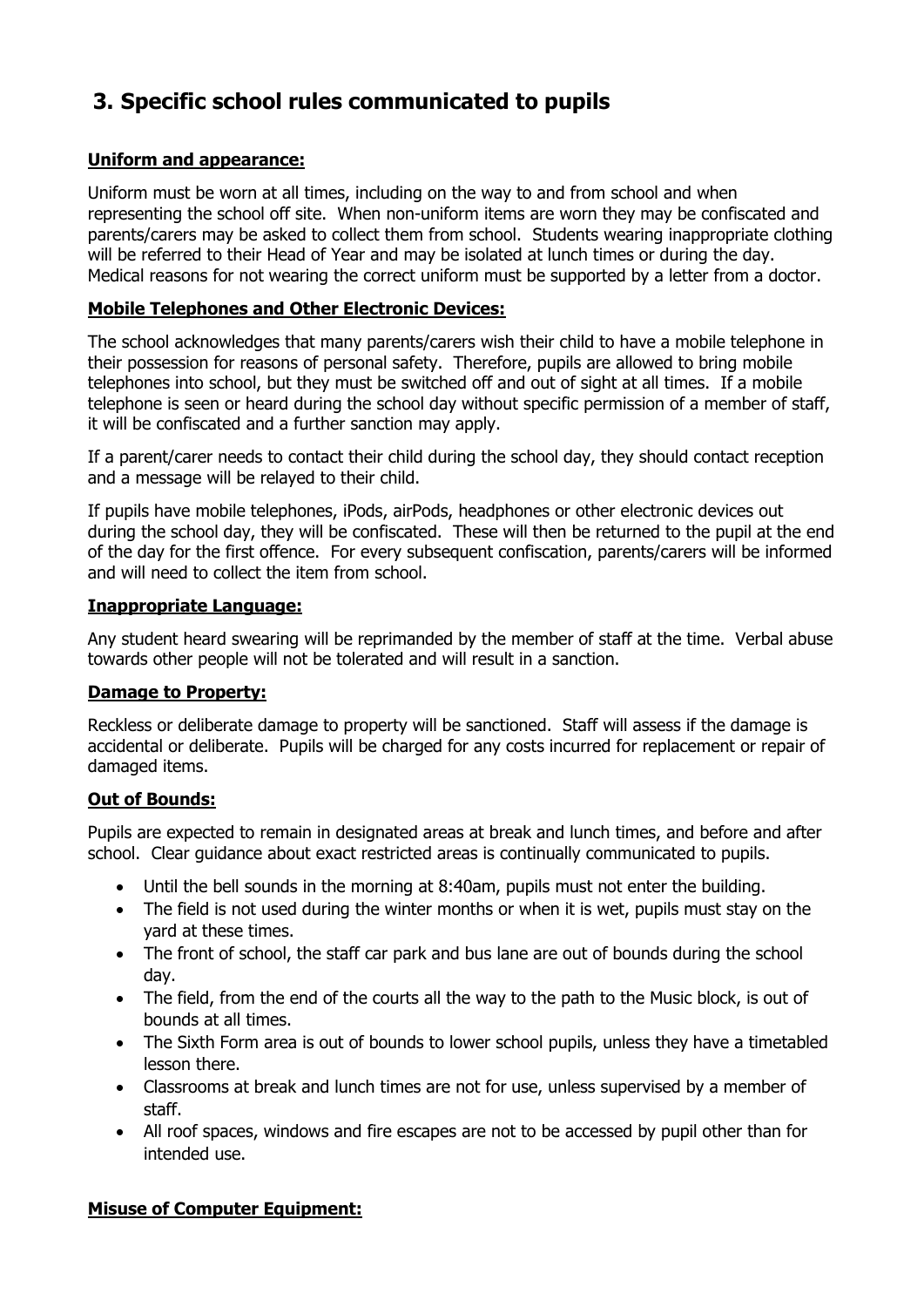Misuse of computer equipment, such as hacking or improper use of the internet, can result in the loss of privileges and will be dealt with according to the severity of the incident.

#### **Offensive Conduct to Other Students:**

This includes peer-on-peer abuse (physical or verbal), including racial, cultural, gender, disability or relating to sexual orientation. Any bullying or harassment will not be tolerated and is always serious. Unacceptable behaviours are detailed in the school anti-bullying policy. Systematic bullying over a prolonged period of time may result in permanent exclusion.

If a pupil is harassed physically or verbally within the school, or on social media, they should bring this to the attention of a member of staff so that the appropriate action can be taken. Using retaliation to deal with the matter may lead to a consequence for both parties involved.

#### **Offensive Conduct to a Member of Staff:**

Abusive language, rudeness and defiance towards a member of staff will not be tolerated. Pupils defying a member of staff or using foul language to a member of staff can expect to face serious sanctions up to and including permanent exclusion from school. This also includes; threatening conduct, aggressive or damaging conduct, and repeated misconduct.

Violent conduct towards staff, harassment of a member of staff, their property or family, including beyond the boundary of the school day or term, would be a very serious offence and may result in permanent exclusion from school.

#### **Deliberate Classroom Disruptions:**

Classroom disruption is unacceptable as it disrupts the learning of others. This will initially be dealt with by the classroom teacher, and escalated if the behaviour persists.

#### **Theft:**

All cases of theft, including taking property without permission, will be investigated by a senior member of staff. Sanctions will be relative, but the school may look to permanently exclude for theft. The police may be informed.

#### **Alcohol and Drug Related Offenses:**

Any incident suspected to be related to alcohol, drugs or substance abuse will be dealt with very seriously. When a substance is not illegal, but thought to be a danger to the individual or others, confiscation will be followed by a sanction.

In cases where illegal substances are involved, the Police may be informed. Consuming an illegal or prescribed substance (when the substance has not been prescribed for the individual) while under school jurisdiction, or supplying / purchasing such a substance, or being under the influence of such a substance, are all serious offences.

Any involvement in supply of illegal or prescribed substances is extremely serious and will lead to permanent exclusion. This would not necessarily be restricted to the sale of drugs to others. Sharing an illegal substance or making an arrangement to supply a substance off the school premises, or the intent to supply, are all also illegal.

#### **Smoking and Vaping:**

Smoking and vaping are not allowed on the school site or in school uniform off site. Pupils who are caught smoking or vaping, or are found in possession of related paraphernalia, will face serious sanctions.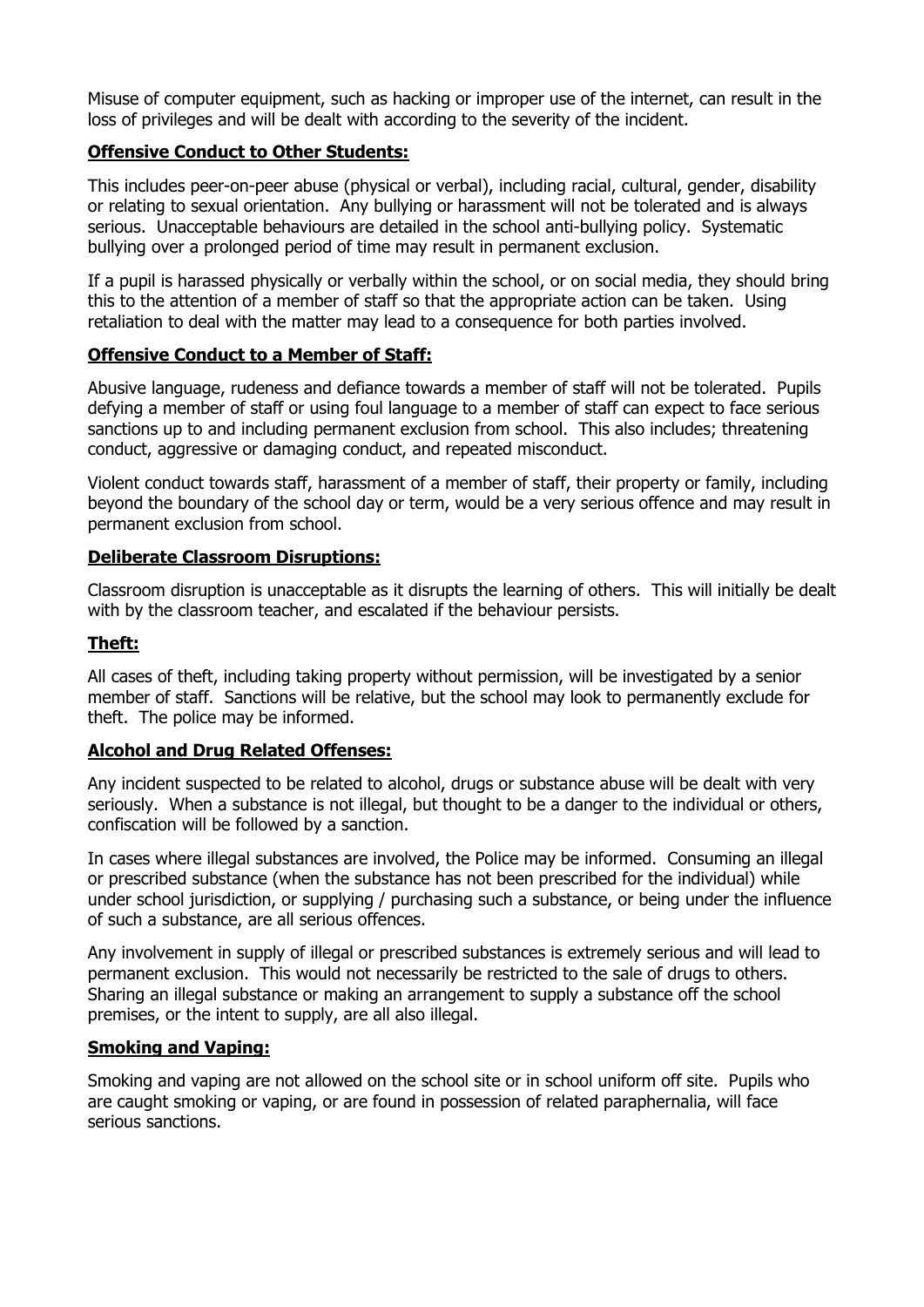#### **Possession of an Offensive Weapon:**

An offensive weapon is anything used as a weapon or to intimidate others. Items within this category includes knives and blades of any length, catapults, any items capable of firing a projectile, fireworks, laser lights, any noxious substances that are inappropriate within the confines of a school and any replica items. Weapons will be confiscated and parents will be informed. Items may be given to the Police, disposed of safely or returned to parents/carers. Sanctions will be given and their severity will depend on the level of offence and the intention to harm others. Bringing knives or blades of any kind into school is likely to lead to permanent exclusion.

#### **Possession of Other Offensive Items:**

Possession of pornography, racist or inflammatory literature or ephemera, is forbidden and the consequence will depend on the degree to which the misconduct would cause real or potential harm. Exclusion will apply in aggregated cases where the conduct is repeated.

#### **Obstruction of Justice:**

If serious misconduct has occurred, students are expected to be helpful to staff investigating. Pupils who wilfully conceal important information will face a consequence. The level of cooperation offered by a student facing an investigation will be taken into account when determining the severity of any sanction imposed.

#### **Improper Conduct:**

Sexual activity between pupils is not appropriate in a school environment. Where such activity involves coercion, harassment, assault or duress, it will be treated as an issue of utmost seriousness. This may involve police action and could result in permanent exclusion. However, sanctions will also be issued, even if the contact between pupils is consensual, when the behaviour goes beyond what would be considered normal affectionate behaviour for that age.

### **4. Protocol for involving / informing the police of behavioural events in school**

The police will be informed when the school is made aware of a criminal act outside school. All information will be passed to the police.

For criminal events within school, the police will be informed if it is a significant and serious criminal event.

For less significant criminal events, the school will use its discretion as to whether or not to inform the police.

Parents/Carers must be aware that, if they wish the police to take action following an incident, then school will be restricted in the action that it can take. School may not be able to put any sanctions in place for the offence as this would be considered a double punishment.

Criminal events are defined as:

- Carrying an offensive weapon
- Theft
- Criminal damage (including graffiti and vandalism)
- Drugs (possession and supply)
- Assault (peers / adults)
- Sexual abuse / harassment
- Serious misuse of technology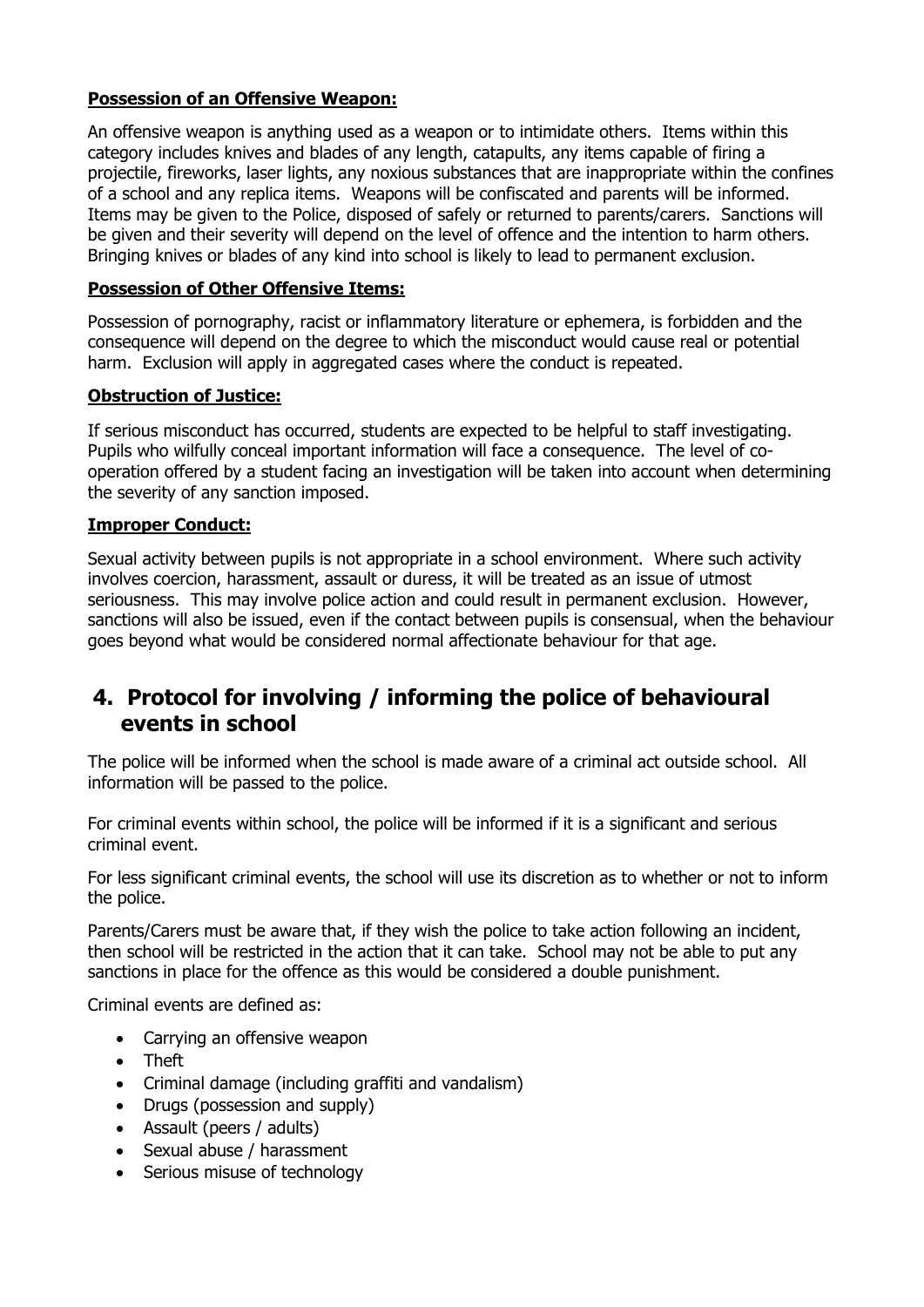

# **The Thomas Adams School & Sixth Form**

# **Anti-Bullying Policy (including cyberbullying)**

Updated Sept 2021

Reviewed by Governors

Date of next review: Sept 2022

Review Cycle: Annually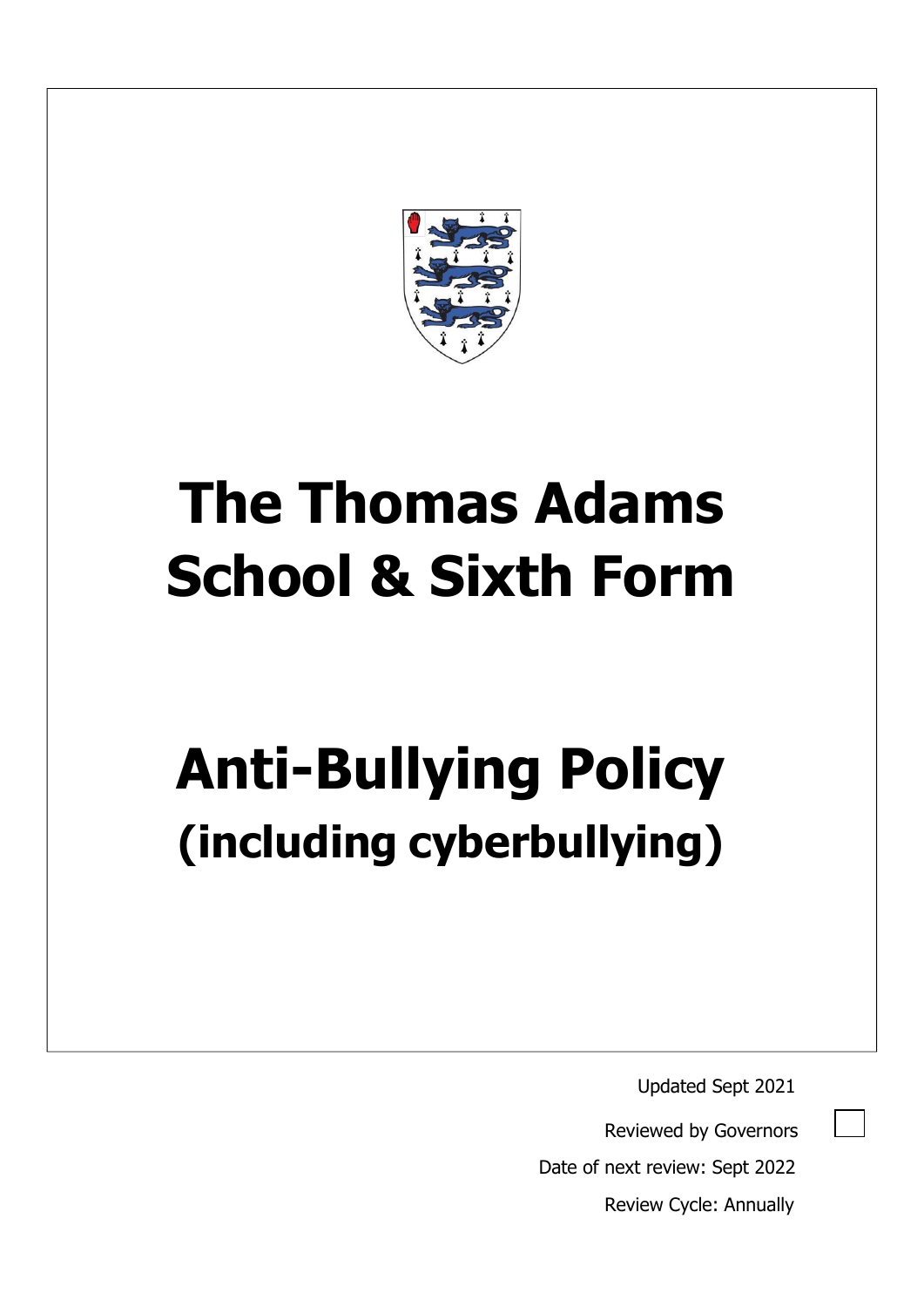#### **Statement of Intent.**

In order for all students to learn our values of Respect, Resilience and Success whilst reaching their full potential, the Thomas Adams School is committed to providing a caring, friendly and safeenvironment.

Therefore, bullying of any kind is unacceptable at Thomas Adams. If bullying does occur, all students should feel able to tell staff and should be confident that incidents will be dealt with promptly and effectively. All staff have a responsibility to take any suspicion or disclosure of bullying seriously, no matter what the details or provenance, and should respond immediately.Everyone has the right to be treated with respect and people who bully need to learn differentways of behaving.

This policy is based on DfE guidance "Preventing and Tackling Bullying" July 2017 and supportingdocuments. It also considers the DfE statutory guidance "Keeping Children Safe in Education" 2021 and 'Sexual violence and sexual harassment between children in schools and colleges' guidance. It also takes into consideration Childnet's "Cyberbullying: Understand, Prevent and Respond: Guidance for Schools".

#### **Objectives of this Policy.**

- All governors, teaching and non-teaching staff should have an understanding of whatbullying is.
- All governors, teaching and non-teaching staff should know what our policy on bullying isand should follow it when bullying is reported.
- All students and their parents/carers should know what the policy is on bullying and whatthey should do if bullying arises.
- All students and their parents/carers should be assured that we take bullying seriously andthat they will be supported when bullying is reported.
- All students here feel able to tell a member of staff when they have experienced or seenbullying, knowing that the actions taken will not only be prompt but sensitive to their concerns.
- All outside agencies, such as the police, social services and health professionals are consulted and their help enlisted where and when appropriate.

#### **What is Bullying?**

Bullying can be defined as "behaviour by an individual or a group, **repeated over time** that intentionally hurts another individual either physically or emotionally". (DfE "Preventing and Tackling Bullying", July 2017) Bullying is not a 'one-off' incident, it is **persistent over time**  andcan take many forms:

- **Emotional**: Being unfriendly, excluding from peer groups, and tormenting i.e. hidingpossessions.
- **Physical**: Pushing, kicking, hitting, other kinds of violence.
- **Racist**: Racial; taunts, graffiti, gestures, name calling.
- **Sexual**: Sexual harassment (unwanted physical contact), sexual abuse/demeaningcomments.
- **Homophobic**: Because of or focussing on the issue of sexuality.
- **Verbal**: Name calling, sarcasm, spreading rumours, teasing, threatening, intimidating.
- **Non-Verbal**: Staring someone out, laughing at someone as a group.
- **Cyber:** All inappropriate use of the internet or other forms of communication technology i.e. phones to send threatening messages, spread rumours, name call etc.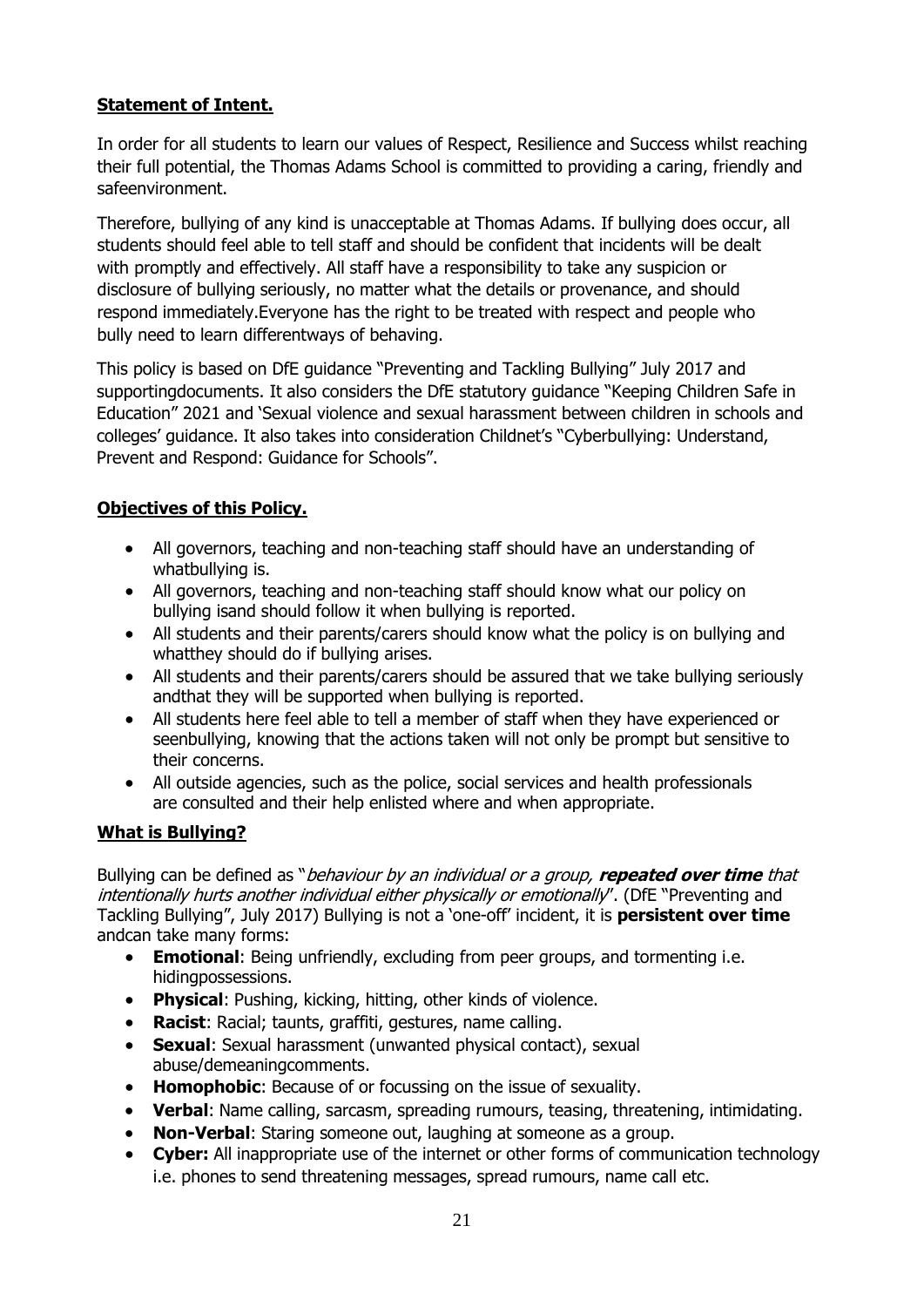#### **What are the symptoms of Bullying?**

Staff and parents should be aware of the following behaviours as they may signify when a child ispossibly the victim of a bully. Symptoms may be:

- Frightened to walk to and from school.
- Does not want to use school transport.
- Begs to be driven to school.
- Changes the usual route to school.
- Is unwilling to go to school (school phobic).
- Begins to truant.
- Frequently complaining of being unwell both at home and at school.
- Becomes isolated and withdrawn.
- Begins to do poorly in school work.
- Has clothing and belongings that get damaged or go missing.
- Has physical bruising or other evidence of assault.
- Has dinner and other monies that are frequently 'lost'.
- Refuses to attend particular lessons.
- Hangs round a particular teacher or stays in the classroom at breaks and after school.
- Becomes aggressive or unreasonable.
- Stops eating.
- Runs away or threatens self-harm.
- Gives improbable excuses for any of the above.

These signs and behaviours could have other causes, but bullying should be considered apossibility and should be investigated.

#### **Dealing with Bullying:**

#### **1. Prevention and Education.**

The Thomas Adams School community recognises that all forms of bullying, especially if left unaddressed, can have a devastating effect on individuals; it can create a barrier to learning andhave serious consequences for mental wellbeing. By effectively preventing and tackling bullying,our school can help to create a safe and disciplined environment, where pupils are able to learn and fulfil their potential.

The following strategies are in place to ensure that the correct ethos towards bullying is established and that students are prepared and can act confidently should bullying occur.

Our School Community:

- Monitors and reviews our anti-bullying policy and practice on a regular basis.
- Ensures all staff are aware of how to deal with bullying or suspicions of bullying. Specifictraining forms part of new staff induction.
- Supports staff to promote positive relationships to help prevent bullying.
- Recognises that some members of our community may be more vulnerable to bullying and its impact than others; this may include children with SEND. Being aware of this will help usto develop effective strategies to prevent bullying from happening and provide appropriate support, if required.
- Will intervene by identifying and tackling bullying behaviour appropriately and promptly.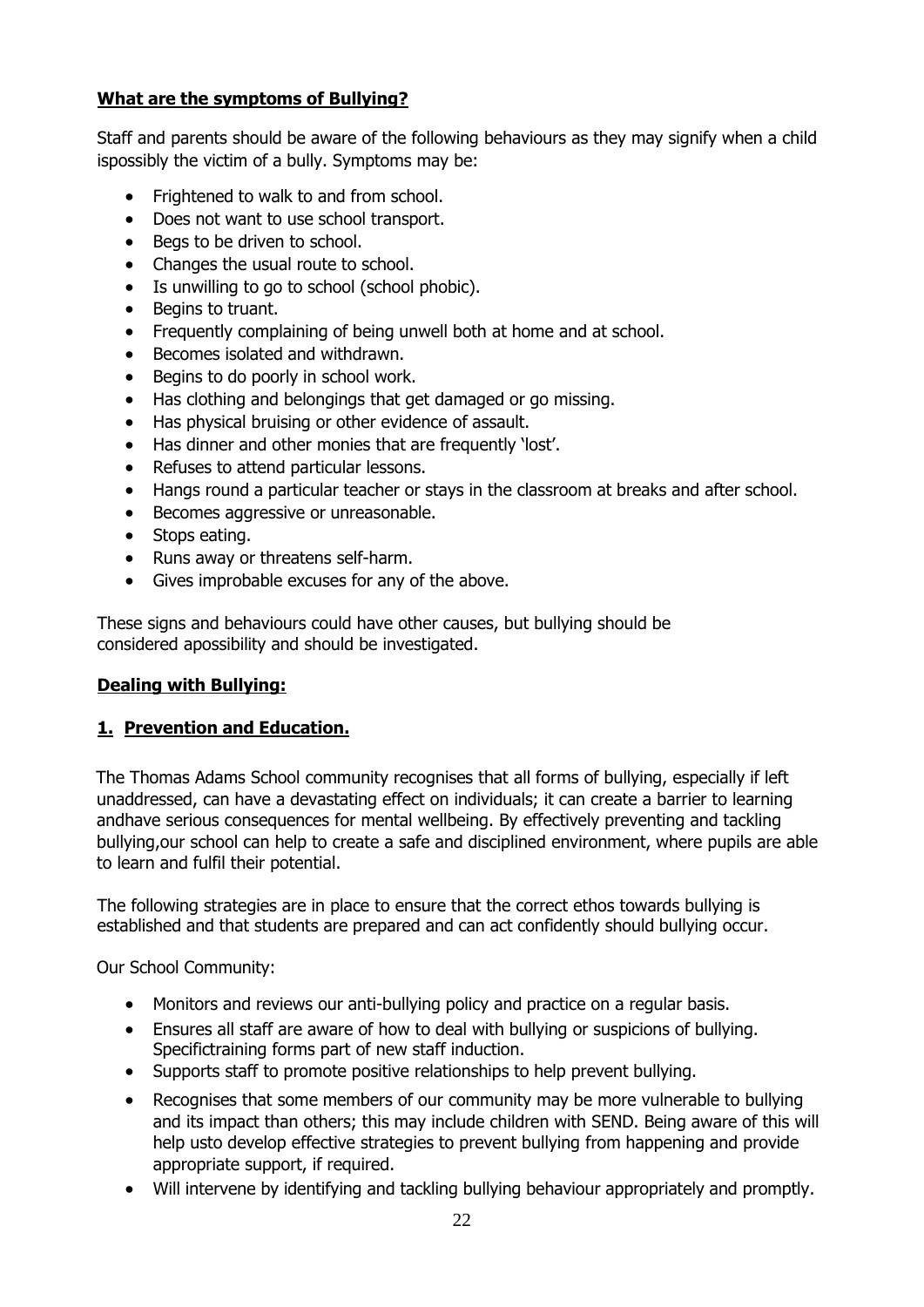- Ensures our pupils are aware that bullying concerns will be dealt with sensitively and effectively; that everyone should feel safe to learn and abide by the anti-bullying policy.
- Supports students to speak out about bullying that they have either witnessed or beensubjected to.
- Requires all members of the community to work with the school to uphold the antibullyingpolicy.
- Recognises the potential impact of bullying on the wider family of those affected so will work in partnership with parents/carers regarding all reported bullying concerns and willseek to keep them informed at all stages.
- Will deal promptly with grievances regarding the school response to bullying in line with ourcomplaints policy.
- Seeks to learn from good anti-bullying practice elsewhere.
- Utilises support from the Local Authority and other relevant organisations whenappropriate.
- Includes a PSHE programme with opportunities for students to discuss bullying and thebully, exploring feelings and attitudes.
- Asks teachers to be aware of potential difficulties between students and take them intoconsideration when creating seating plans and in general classroom management.
- Asks staff on duty and lunchtime supervisors regularly to patrol areas of the site wherebullying might go on undetected.
- Provides 'quiet' areas at breaks and lunchtimes, so that nervous or vulnerable students cango somewhere they feel safe.
- Has an induction programme for students, supports vulnerable students and helps them tosettle in.

#### **2. What Parents Should Do.**

All parents should be made aware of the school's policy when their child joins the school and bereminded at appropriate times. In addition, parents should be reminded through school communications that if they think their child is being bullied they should:

- Reassure the child. It is not their fault and the matter will be dealt with sensitively. Thechild has done the correct thing in reporting the issue.
- Contact the child's Head of Year or the Pastoral Team.

#### **3. What Students Should Do.**

Students should be regularly reminded that the school will not tolerate bullying and that if itoccurs they should:

- Tell someone immediately, at home or at school, even if they are not personally beingbullied but have seen it with others.
- Use 'safe' areas in the school during break and lunch times until the matter comes to theattention of an adult.

#### **4 What School Staff Should Do.**

 If a student discloses bullying to a member of staff, they should deal with the matter immediately. The child may have worried over their problem for some time and will want itto be dealt with quickly.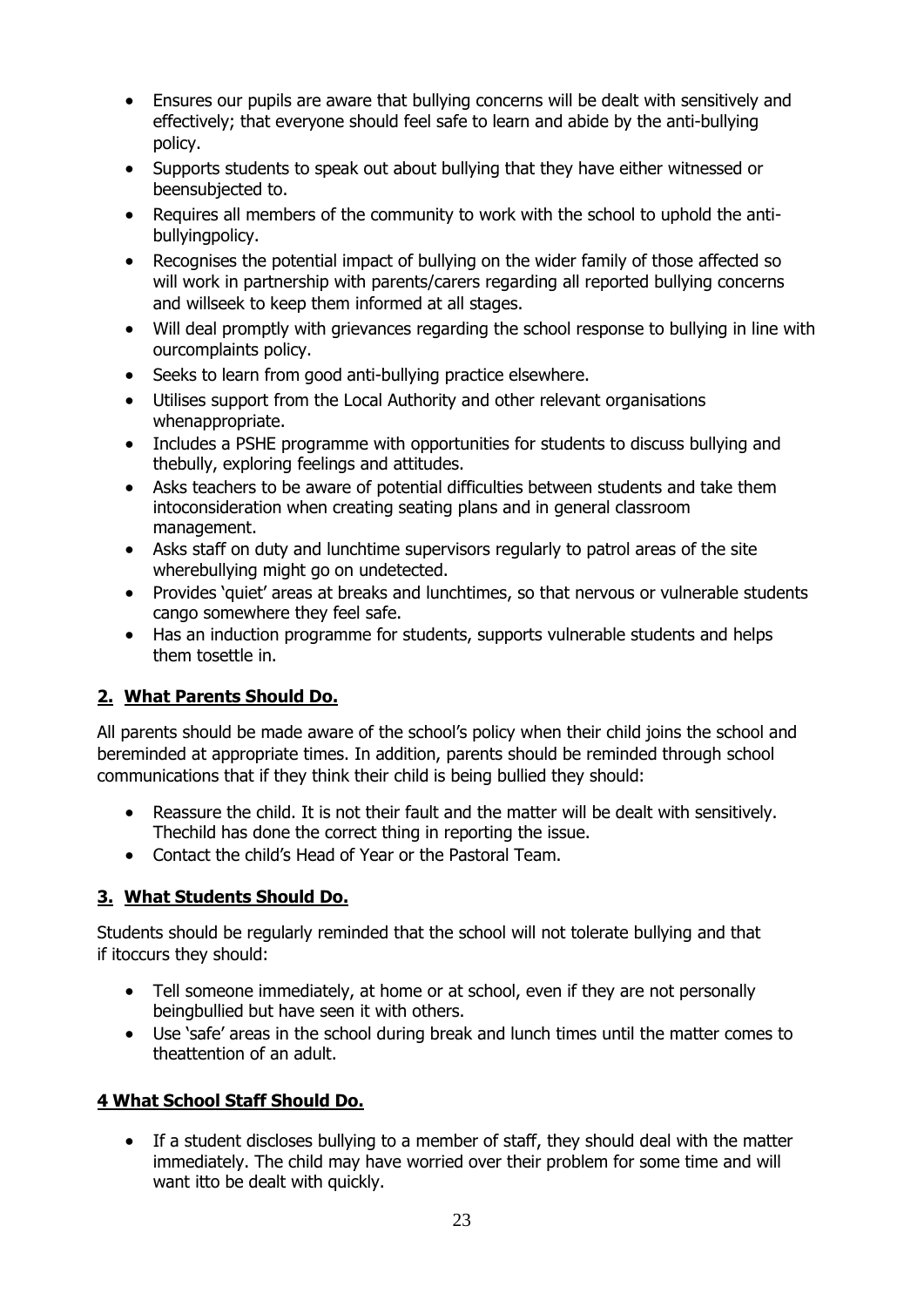- Staff should take all disclosures seriously, even if, as adults, they do not think the incidentsdescribed are 'real' bullying or very serious. Staff should remember that children have a very different perception of what may or may not be serious. All disclosures should be recorded and passed on to the Head of Year or Pastoral Team.
- Staff should be aware that insensitive handling of a bullying incident might result in more, not less, difficulty for the victim. If staff are unsure how to proceed they should always takeadvice.

The following steps may then be taken when dealing with all incidents of bullying reported to theschool:

- If bullying is suspected or reported, the incident will be dealt with immediately by themember of staff who has been approached or witnessed the concern.
- The school will provide appropriate support for the person being bullied making sure theyare not at risk of immediate harm and will involve them in any decision making, as appropriate.
- An appropriate member of staff will interview all parties involved.
- The DSL will be informed of all bullying issues where there are safeguarding concerns.
- The school will speak with and inform other staff members, where appropriate.
- The school will ensure parents/carers are kept informed about the concern and action taken, although specific sanctions of perpetrators will not be discussed with the victim ortheir parents/carers.
- Sanctions, as identified within the school behaviour policy, and support will beimplemented.
- If necessary, other agencies may be consulted or involved, such as the police, if a criminal offence has been committed, or other local services including Early Help or Children's SocialCare, if a child is felt to be at risk of significant harm.
- Where the bullying of or by pupils takes place off school site or outside of normal school hours (including cyberbullying), the school will take reasonable steps to investigate the concern. If required, staff will collaborate with other schools. Appropriate action will be taken, including providing support and implementing sanctions in school in accordance withthis policy and the school's behaviour policy.
- A clear and precise account of bullying incidents will be recorded by the school on SIMS, inaccordance with existing procedures. This will include recording appropriate details regarding decisions and action taken.
- Hate Related Incident Reports will be completed and sent to the Local Authority whereappropriate.

#### **Supporting pupils**

Pupils who have been bullied will be supported in a range of ways, including:

- Reassuring the pupil and providing pastoral support.
- Offering an immediate opportunity to discuss the experience with a member of staffthey feel comfortable with.
- Being advised to keep a record of the bullying as evidence and discuss how to respondto concerns and build resilience as appropriate.
- Working towards restoring self-esteem and confidence.
- Providing ongoing support; this may include: working and speaking with staff, offeringformal counselling or mentoring; engaging with parents and carers.
- Where necessary, working with the wider community and local/national organisations toprovide further or specialist advice and guidance; this could include support through Early Help or Specialist Children's Services, or support through the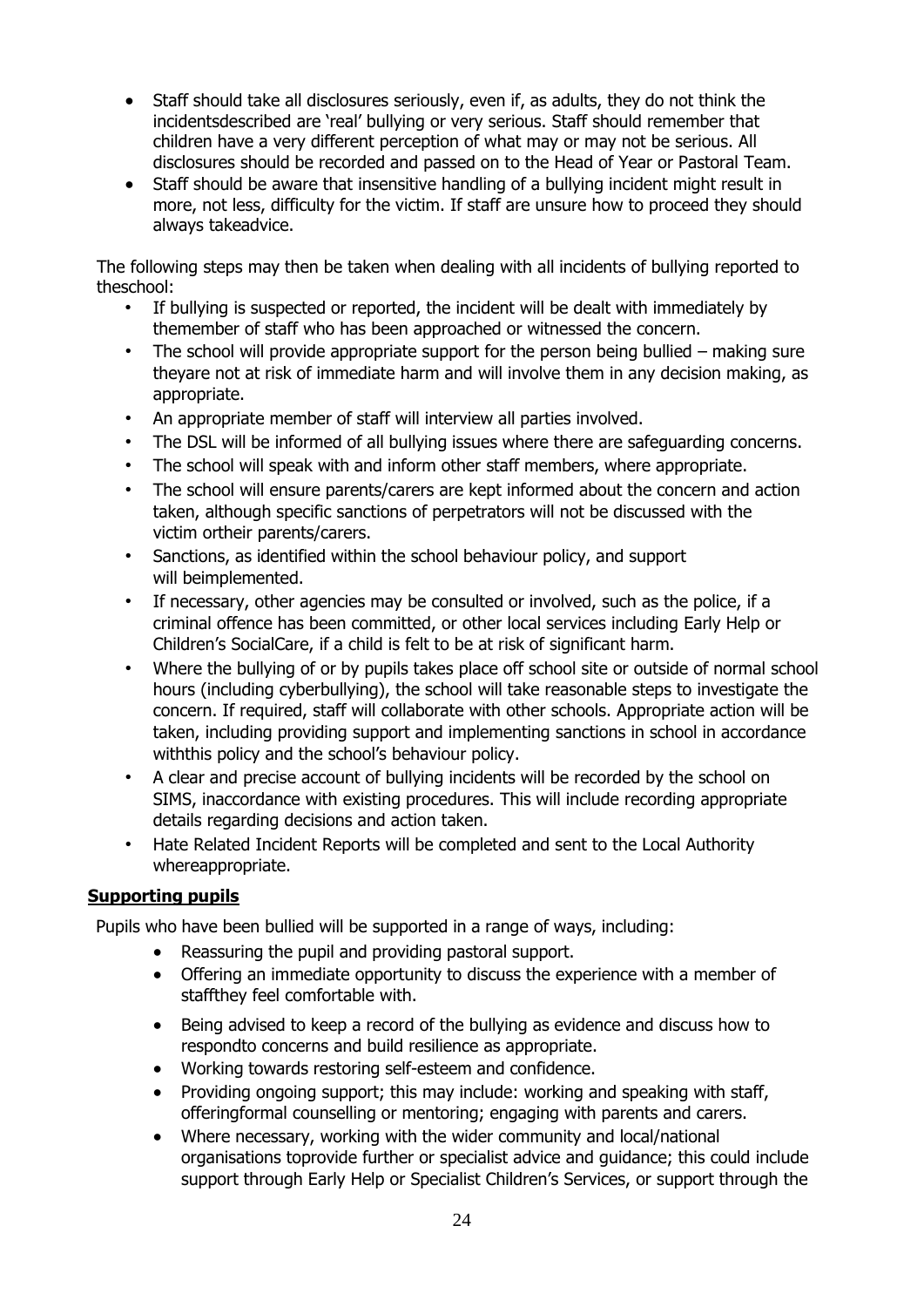Children and Young People's Mental Health Service.

Pupils who have perpetrated bullying will be helped by:

- Discussing what happened, establishing the concern and the need to change.
- Informing parents/carers to help change the attitude and behaviour of the child.
- Providing appropriate education and support regarding their behaviour or actions.
- If online, requesting that content be removed and reporting accounts/content to serviceprovider.
- Sanctioning, in line with school's Behaviour Policy; this may include official warnings,detentions, removal of privileges (including online access when encountering cyberbullying concerns), internal exclusions and external exclusions.
- Where necessary, working with the wider community and local/national organisations toprovide further or specialist advice and guidance; this may include involvement from thePolice or referrals to Early Help, Specialist Children's Services, or the Children and Young People's Mental Health Service (Bee-U).

#### **Supporting adults**

Our school takes measures to prevent and tackle bullying among pupils; however, it is equallyimportant to recognise that bullying of adults, including staff and parents, whether by pupils, parents or other staff members, is unacceptable.

Adults who have been bullied or affected will be supported by:

- Offering an immediate opportunity to discuss the concern with the DesignatedSafeguarding Lead, a senior member of staff and/or the Headteacher.
- Advising them to keep a record of the bullying as evidence, and discuss how to respond toconcerns and build resilience, as appropriate.
- Where the bullying takes place off school site or outside of normal school hours (includingonline), the school will still investigate the concern and ensure that appropriate action is taken in accordance with the school's Behaviour Policy.
- Reporting offensive or upsetting content and/or accounts to the service provider, where thebullying has occurred online.
- Reassuring and offering appropriate support.
- Working with the wider community and local/national organisations to provide further orspecialist advice and guidance.

Adults who have perpetrated the bullying will be helped by:

- Discussing what happened with a senior member of staff and/or the Headteacher toestablish the concern.
- Establishing whether a legitimate grievance or concern has been raised and signposting tothe school's official complaints procedures.
- If online, requesting that content be removed.
- Instigating disciplinary, civil or legal action as appropriate or required.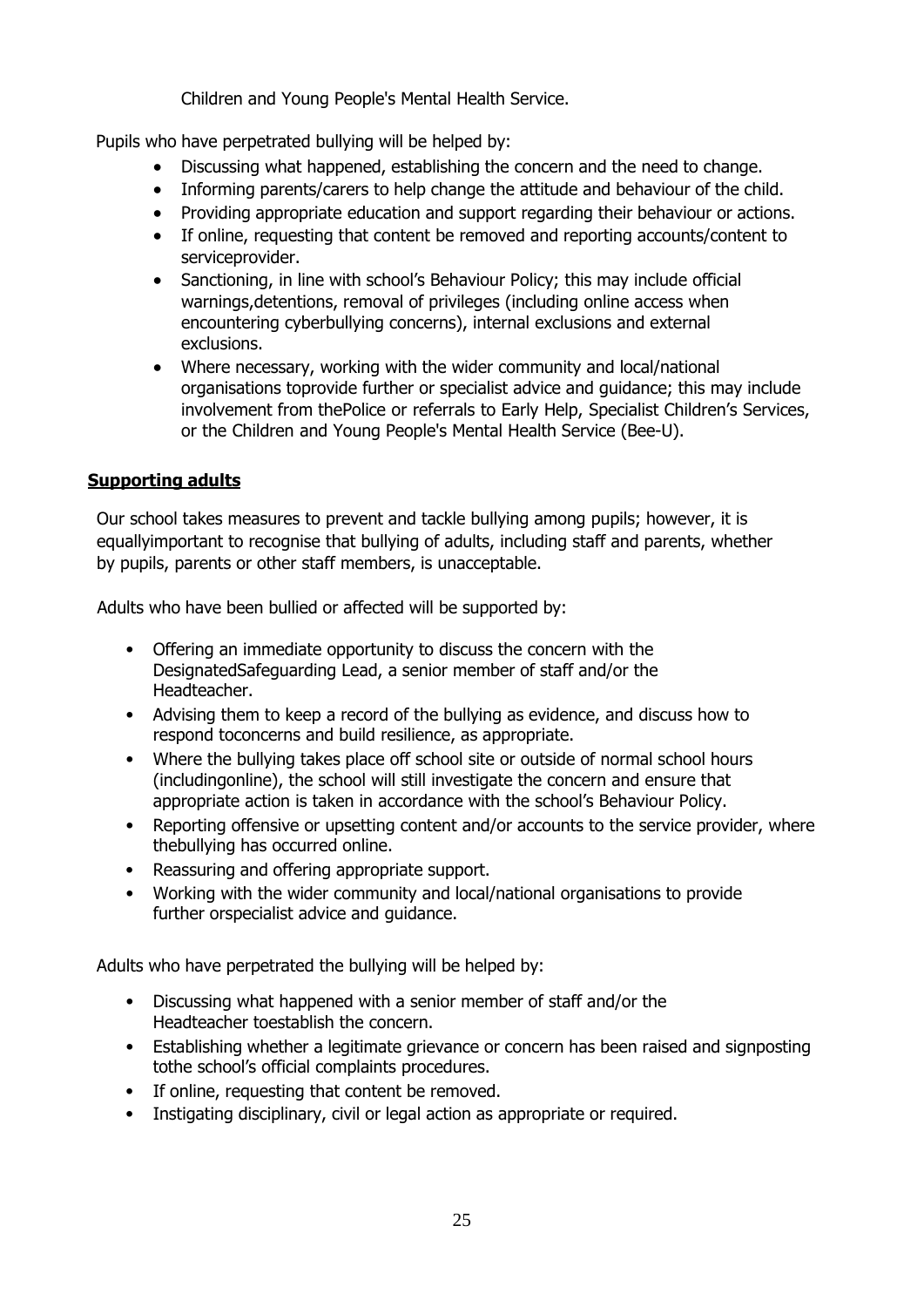#### **Cyberbullying**

At Thomas Adams School, cyberbullying will be treated as seriously as any other form of bullyingand will be dealt with accordingly.

When responding to cyberbullying concerns, the school will:

- Act as soon as an incident has been reported or identified.
- Provide appropriate support for the person who has been cyberbullied and work with theperson who has carried out the bullying to ensure that it does not happen again.
- Encourage the person being bullied to keep any evidence (screenshots) of the bullyingactivity to assist any investigation.
- Take all available steps where possible to identify the person responsible. This may include:looking at use of the school systems; identifying and interviewing possible witnesses; contacting the service provider and the police if necessary
- Work with the individuals and online service providers to prevent the incident from spreading and assist in removing offensive or upsetting material from circulation. This mayinclude: Supporting reports to a service provider to remove content if those involved are unable to be identified or if those involved refuse to or are unable to delete content; confiscating and searching pupils' electronic devices, such as mobile phones, in accordancewith the law and the search and confiscation section of the school's Behaviour Policy; requesting the deletion of locally-held content and content posted online if they contraveneschool behavioural policies; advising those targeted not to retaliate or reply; providing advice on blocking or removing people from contact lists; helping those involved to think carefully about what private information they may have in the public domain.
- Ensure that sanctions are applied to the person responsible for the cyberbullying; the school will take steps to change the attitude and behaviour of the perpetrator, as well asensuring access to any additional help that they may need.
- Inform the police if a criminal offence has been committed.

#### **a) Pupils**

- Pupils are encouraged to keep their passwords secret and protect access to their accounts.
- Pupils should access sites agreed with their teacher and which they require for theirstudies.
- Pupils are forbidden to ask members of staff to be their "friends" on social networking sites.
- Any bullying of fellow pupils or staff members online is a serious matter and the school willdo its best to quide and support victims of cyber bullying, whilst also punishing offenders where necessary. Parents will always be informed.

## **b) Staff**

- Staff should never retaliate or personally engage with, cyber bullying incidents. They shouldreport incidents appropriately and seek support.
- Staff should keep any records of the abuse text, emails, voice mail, web site or instant message. Do not delete texts or emails. Take screen prints of messages or web pages, andbe careful to record the time, date and address of the site.
- Staff should inform the appropriate person (for example, Head of Year) or a member ofSenior Leadership Team at the earliest opportunity.
- Where the perpetrator is known to be a current pupil or co-worker, the majority of caseswill be dealt with most effectively by the school's own mediation and disciplinary procedures.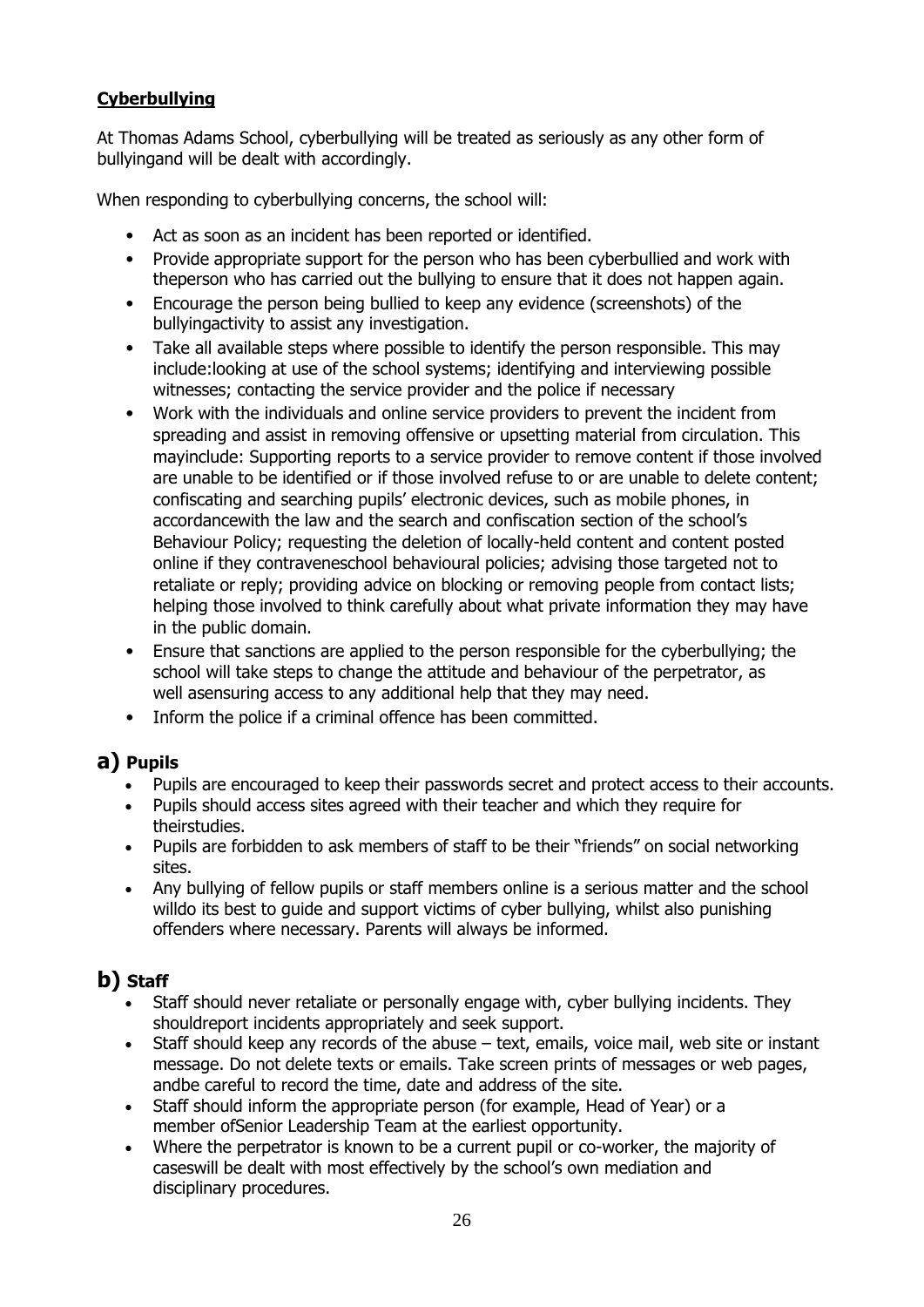- Although the technology seemingly allows anonymity, there are ways to find out information about where bullying originated. However, it is important to be aware that thismay not necessarily lead to an identifiable individual. For instance, if another person's phone or school network has been used, locating where the information was originally sentfrom will not, by itself, determine who the bully is. There have been cases of people using another individual's phone or hacking into their IM or school email account to send harmfulmessages.
- If a potential criminal offence has been committed and the school is not able to identify theperpetrator, the police may issue a RIPA (Regulation of Investigatory Powers Act 2000) request to a service provider, enabling them to disclose the data about a message or the person sending a message.
- Monitoring and confiscation must be appropriate and proportionate. Parents, employees and learners should be made aware in advance of any monitoring (for example, of email orinternet use) or the circumstances under which confiscation might take place.
- A member of the Senior Leadership Team should contact the police where it appears that alaw has been broken – for example, where death threats, assault, or other racially motivated criminal offences are involved. Where a potential criminal offence has been identified, the school should ensure that any internal investigation does not interfere with police enquiries. School staff are of course able to report incidents directly to the police.
- Any cyber bullying incidents where pupils have made unfounded, malicious claims againststaff members will be taken seriously and investigated thoroughly.

#### **Cyberbullying Advice for Parents**

Many young people say that they would not report cyber bullying because most adults do not know that they have a cyber-life - and if they report, then the technology will be taken away fromthem.

They are also likely to take the position that their online activities are their business. But parentshave a moral, as well as a legal, responsibility to ensure that their children engage in safe and responsible behaviour – including online behaviour.

#### **So what can parents do?**

- **Get involved and be aware**
	- o Learn everything you can about information and communication technologies and how your child is using them. Talk to them about the places they go online and theactivities that they are involved in.
	- $\circ$  Encourage your child to come to you if anybody says or does something that makesthem feel uncomfortable or threatened. Stay calm and keep the lines of communication and trust open. If you "freak out" they will not turn to you for helpwhen they need it.
- **Take action if your son or daughter is being bullied online**
	- $\circ$  Watch out for signs that your child is being bullied online a reluctance to use thecomputer or go to school may be an indication.
	- $\circ$  If the bullying is coming from a pupil at the same school, meet with schoolrepresentatives and ask for help in resolving the situation.
	- $\circ$  Report any incident of online harassment and physical threats to your local policeand your Internet Service Provider (ISP).
	- $\circ$  If your child is bullied through a mobile phone, report the problem to your phoneservice provider. If it is a persistent problem, you can change the phone number.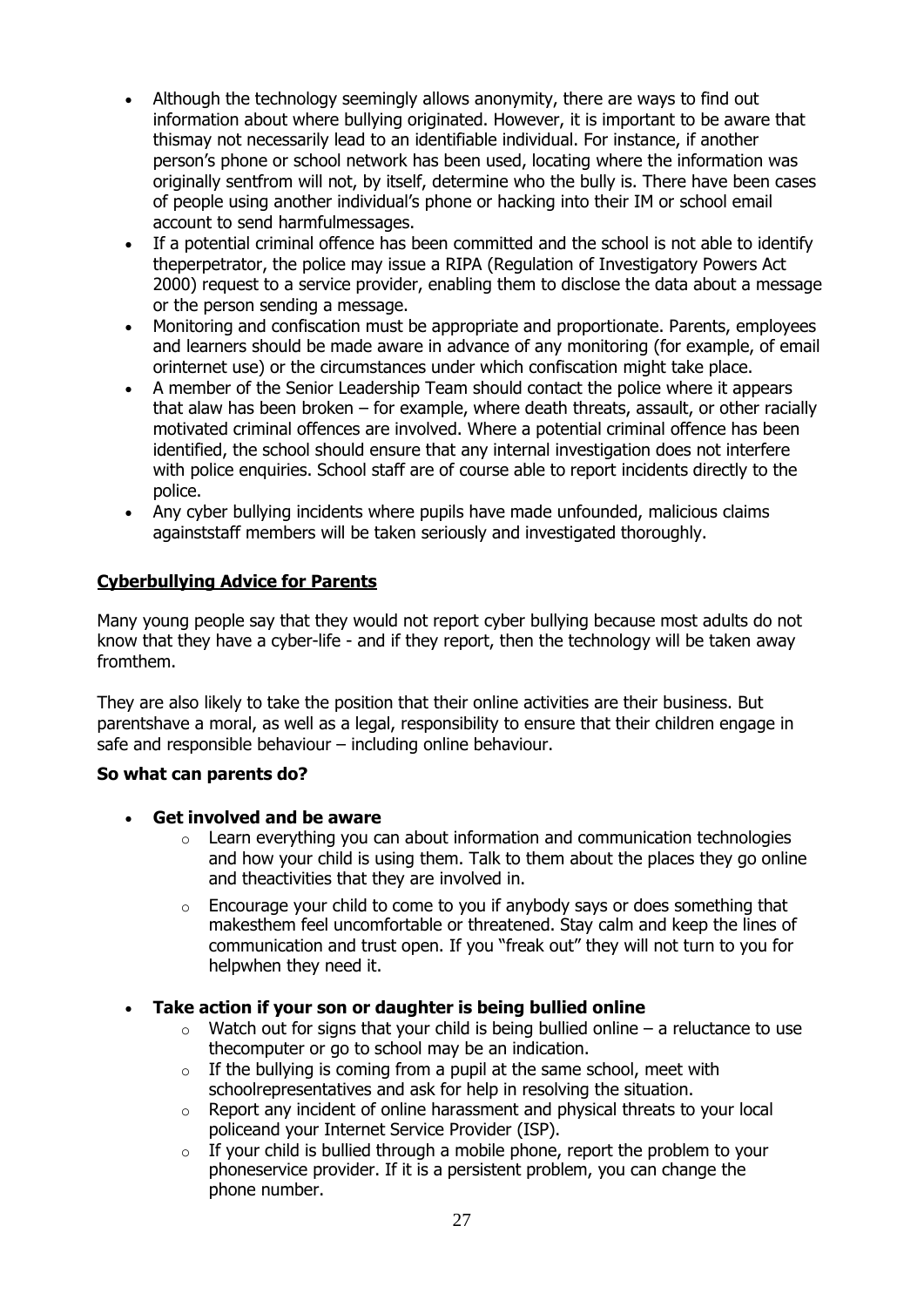**Encourage your child to develop their own moral code so they will**

#### **choose to behave ethically with the technologies**

- $\circ$  Talk to them about responsible use. Teach them to never post or say anything thatthey would not want the whole world - including you - to see or read.
- o Work with them to create a contract or agreement with clear rules about ethicalbehaviour.

#### **10 tips to help parents prevent cyber bullying**

- 1. **Talk to the school.** If the cyber bullying in question is coming from a classmate, contact school officials immediately so that the anti-bullying policy can be followed.
- 2. **Tell your child not to open or read emails that they suspect are from cyber bullies.** In the case of the Internet and Cyber bullying, what you can't read won't hurtyou. Teach them to move suspicious emails into the 'Trash' folder.
- 3. **Take advantage of the technology.** Bullies who use chat rooms as a means for spreading hate can easily be blocked using most chat programmes. Sit down and take the time to show your children how they can filter out people from their conversations.
- 4. **Tell children NEVER to agree to meet someone they meet online.** The Internet is filled with individuals who have bad intentions. Even those people who may seem trustworthy in their online persona may turn out to be a cyber-bully or even a predator.Teach your children the importance of staying safe online.
- 5. **Supervise your child's online time.** One of the most fool proof methods for stoppingCyber bullying is to monitor closely what your children do online. Tips for this method

include removing computers with an Internet connection from the child's bedroom anddesignating specific "family hours" for Internet use.

6. **Tell your kids to never share their passwords or personal information with anyone.** Friends and acquaintances of your children can wield a great deal of power ifthe know the passwords to their favourite sites and chat rooms. One of the fastest-

growing types of cyber bullying is stealing someone's identity and making embarrassingor damaging statements in that person's name.

- 7. **Monitor the use of your child's photo online.** Many cyber bullies will take yourchild's photo and manipulate it in ways that are damaging or embarrassing. Be verycareful about the images your child presents online.
- 8. **Watch out for the warning signs** young people who are being cyber bullied may notwant to talk about the problem with their parents. Common warning signs include depression, withdrawal from social situations, and spending more and more time online.
- 9. **Be willing to contact the police.** Parents who have gathered evidence about cyberbullying, and feel that school has not been able to stop the problem, should contact police – especially if the cyber bully has made threats to the health and well-being of the child.
- 10.**Stick to your guns.** The Internet is a big part of your child's life. Getting them to agree to be safe and limit their unsupervised time online may be difficult. Stay firm andcontinue to oversee their computer time – even if the child lashes out and claims that you are invading their privacy.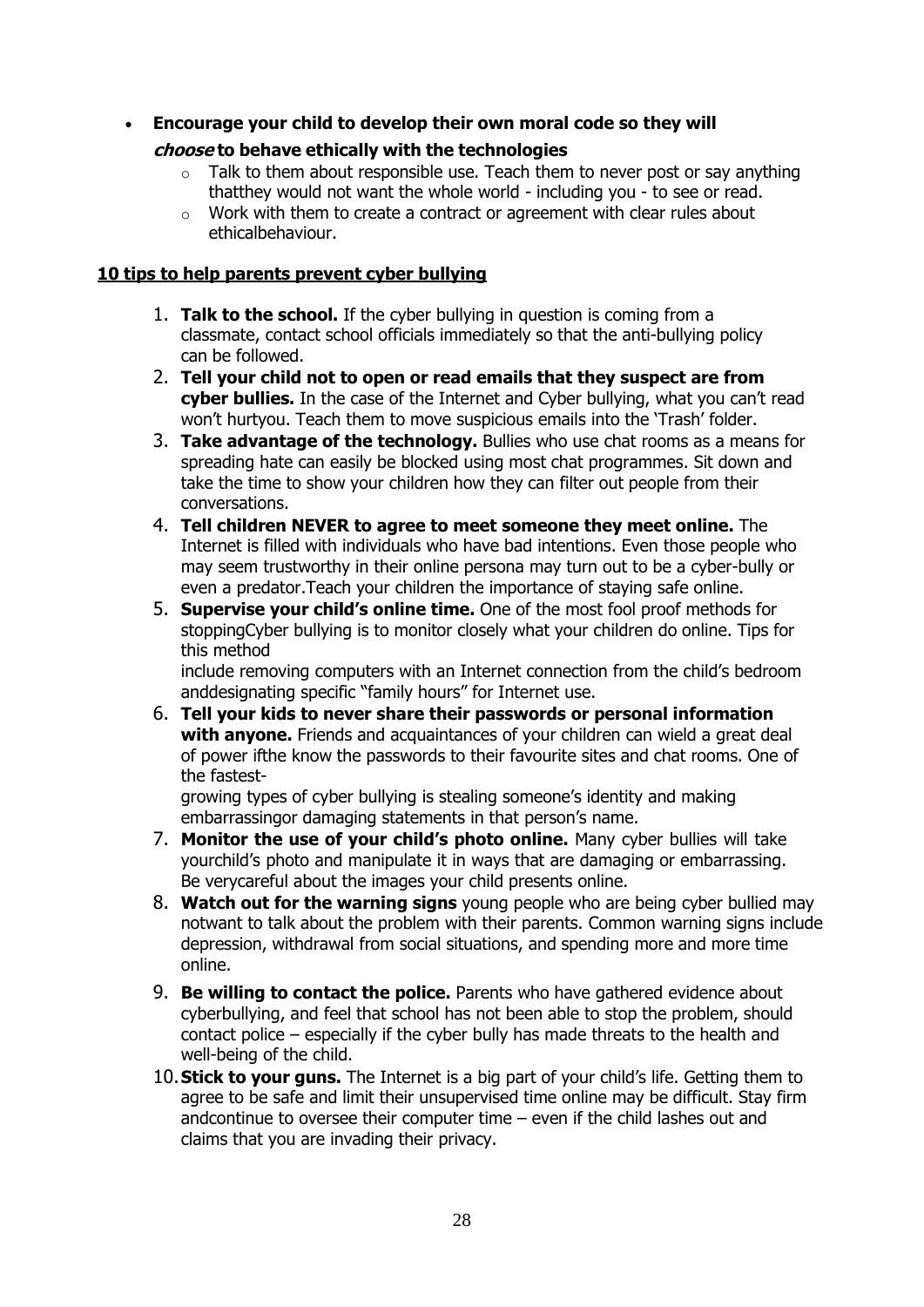#### **Monitoring and review: putting policy into practice**

The school will ensure that they regularly monitor and evaluate mechanisms to ensure that thepolicy is being consistently applied.

- Any issues identified will be incorporated into the school's action planning.
- The Head Teacher will be informed of bullying concerns, as appropriate.
- A designated governor will report on a regular basis to the governing body on incidents ofbullying, including outcomes.
- Evidence of disseminating the Anti-Bulling policy can be found in:
	- o Minutes of meetings;
	- o Anti-Bullying Assemblies;
	- o PSHE curriculum;
	- o Records of behaviour incidents;
	- o Pupil and parent views;
	- o Minutes of Governors meetings.

Episodes of bullying are dealt with swiftly and recorded when appropriate; as a result, wecontinue to have a low number of incidents.

#### **Links with other school policies and practices**

This policy links with several school policies, practices and action plans including:

- Behaviour policy
- Complaints policy
- Child Protection policy
- Equality Information and Objectives
- Accessibility Plan

#### **Links to legislation**

There are several pieces of legislation which set out measures and actions for schools in responseto bullying, as well as criminal and civil law. These may include (but are not limited to):

- The Education and Inspection Act 2006, 2011
- The Equality Act 2010
- The Children Act 1989
- The Education (Independent School Standards) Regulations 2014 (*if appropriate*)
- Protection from Harassment Act 1997
- The Malicious Communications Act 1988
- Public order Act 1986

#### **Useful links and supporting organisations**

- Anti-Bullying Alliance: [www.anti-bullyingalliance.org.uk](http://www.anti-bullyingalliance.org.uk/)
- Childline: [www.childline.org.uk](http://www.childline.org.uk/)
- Family Lives: [www.familylives.org.uk](http://www.familylives.org.uk/)
- Kidscape: [www.kidscape.org.uk](http://www.kidscape.org.uk/)
- MindEd: [www.minded.org.uk](http://www.minded.org.uk/)
- NSPCC: [www.nspcc.org.uk](http://www.nspcc.org.uk/)
- The BIG Award: [www.bullyinginterventiongroup.co.uk/index.php](http://www.bullyinginterventiongroup.co.uk/index.php)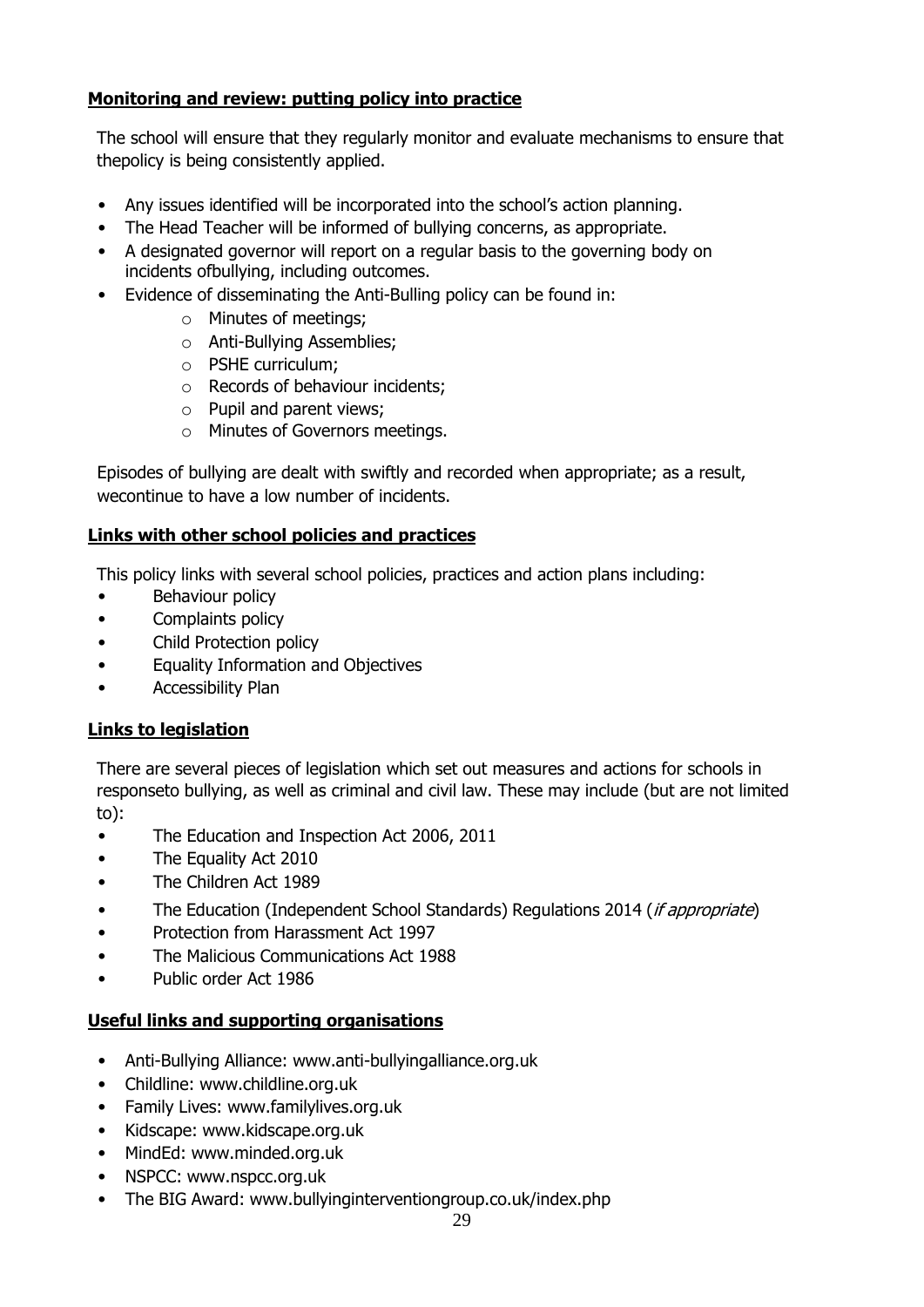- PSHE Association: [www.pshe-association.org.uk](http://www.pshe-association.org.uk/)
- Restorative Justice Council: [www.restorativejustice.org.uk](http://www.restorativejustice.org.uk/)
- The Diana Award: [www.diana-award.org.uk](http://www.diana-award.org.uk/)
- Victim Support: [www.victimsupport.org.uk](http://www.victimsupport.org.uk/)
- Young Minds: [www.youngminds.org.uk](http://www.youngminds.org.uk/)
- Young Carers: [www.youngcarers.net](http://www.youngcarers.net/)
- The Restorative Justice Council: [www.restorativejustice.org.uk/restorative-practiceschools](http://www.restorativejustice.org.uk/restorative-practiceschools)

#### **SEND**

- Changing Faces: [www.changingfaces.org.uk](http://www.changingfaces.org.uk/)
- Mencap: [www.mencap.org.uk](http://www.mencap.org.uk/)
- Anti-Bullying Alliance Cyberbullying and children and young people with SEN and disabilities[:www.cafamily.org.uk/media/750755/cyberbullying\\_and\\_send](http://www.cafamily.org.uk/media/750755/cyberbullying_and_send) module\_final.pdf
- DfE: SEND code of practice: [www.gov.uk/government/publications/send-code-ofpractice-0](http://www.gov.uk/government/publications/send-code-ofpractice-0-to-) [to-2](http://www.gov.uk/government/publications/send-code-ofpractice-0-to-)5

#### **Cyberbullying**

- Childnet: [www.childnet.com](http://www.childnet.com/)
- Internet Watch Foundation: [www.iwf.org.uk](http://www.iwf.org.uk/)
- Think U Know: [www.thinkuknow.co.uk](http://www.thinkuknow.co.uk/)
- UK Safer Internet Centre: [www.saferinternet.org.uk](http://www.saferinternet.org.uk/)
- The UK Council for Child Internet Safety (UKCCIS) [www.gov.uk/government/groups/uk-c](http://www.gov.uk/government/groups/uk-)ouncil-for-child-internet-safety-ukccis
- DfE 'Cyberbullying: advice for Headteachers and school staff': [www.gov.uk/government/publications/preventing-and-tackling](http://www.gov.uk/government/publications/preventing-and-tackling-bullying)[bullying](http://www.gov.uk/government/publications/preventing-and-tackling-bullying)
- DfE 'Advice for parents and carers on cyberbullying': [www.gov.uk/government/publications/preventing-and-tackling](http://www.gov.uk/government/publications/preventing-and-tackling-bullying)[bullying](http://www.gov.uk/government/publications/preventing-and-tackling-bullying)

#### **Race, religion and nationality**

- Anne Frank Trust: [www.annefrank.org.uk](http://www.annefrank.org.uk/)
- Kick it Out: [www.kickitout.org](http://www.kickitout.org/)
- Report it: [www.report-it.org.uk](http://www.report-it.org.uk/)
- Stop Hate: [www.stophateuk.org](http://www.stophateuk.org/)
- Tell Mama[:www.tellmamauk.org](http://www.tellmamauk.org/)
- Educate against Hate: [www.educateagainsthate.com](http://www.educateagainsthate.com/)
- Show Racism the Red Card: [www.srtrc.org/educational](http://www.srtrc.org/educational)

#### **LGBT**

- Barnardo's LGBT Hub: [www.barnardos.org.uk/what\\_we\\_do/our\\_work/lgbtq.htm](http://www.barnardos.org.uk/what_we_do/our_work/lgbtq.htm)
- Metro Charity: [www.metrocentreonline.org](http://www.metrocentreonline.org/)
- EACH: [www.eachaction.org.uk](http://www.eachaction.org.uk/)
- Proud Trust: [www.theproudtrust.org](http://www.theproudtrust.org/)
- Schools Out: [www.schools-out.org.uk](http://www.schools-out.org.uk/)
- Stonewall: [www.stonewall.org.uk](http://www.stonewall.org.uk/)